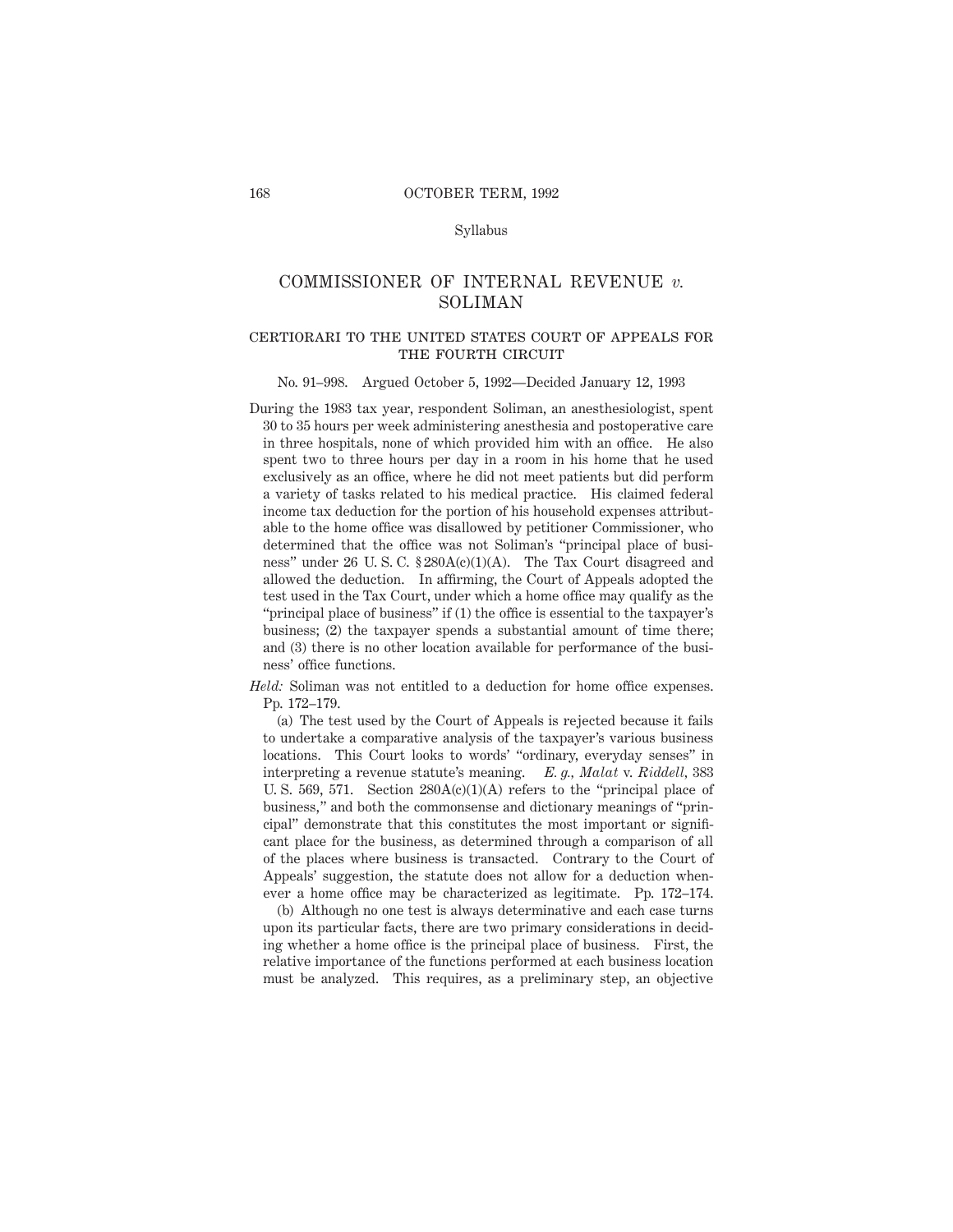#### Syllabus

description of the particular characteristics of the business in question. If the nature of that business requires the taxpayer to meet or confer with a client or patient or to deliver goods or services to a customer, the place where that contact occurs, though not conclusive, must be given great weight. Moreover, if the nature of the business requires that its services are rendered or its goods are delivered at a facility with unique or special characteristics, this is a further and weighty consideration. Contrary to the Court of Appeals' ruling, the essentiality of the functions performed at home, while relevant, is not controlling, whereas the availability of alternative office space is irrelevant. Second—and particularly if the foregoing analysis yields no definitive answer—the decisionmaker should compare the amount of time spent at the home with the time spent in each of the other places where the business is transacted. If the comparative analysis required by the statute reveals that there is no principal place of business, the courts and the Commissioner should not strain to conclude that a home office qualifies by default. Pp. 174–178.

(c) Application of these principles demonstrates that Soliman's home office was not his principal place of business. His home office activities, from an objective standpoint, must be regarded as less important to his business than the tasks he performed at the hospitals. The actual treatment of patients at these facilities having special characteristics was the essence of the professional service he provided and was therefore the most significant event in the professional transaction. Moreover, the hours he spent in the home office, when compared to the time he spent at the hospitals, are insufficient to render the home office the principal place of business in light of all of the circumstances of this case. Pp. 178–179.

935 F. 2d 52, reversed.

KENNEDY, J., delivered the opinion of the Court, in which REHNQUIST, C. J., and White, Blackmun, O'Connor, and Souter, JJ., joined. Blackmun, J., filed a concurring opinion, *post,* p. 179. Thomas, J., filed an opinion concurring in the judgment, in which Scalia, J., joined, *post,* p. 180. Stevens, J., filed a dissenting opinion, *post,* p. 184.

*Kent L. Jones* argued the cause for petitioner. With him on the briefs were *Solicitor General Starr, Acting Assistant Attorney General Bruton, Deputy Solicitor General Wallace, Richard Farber,* and *Teresa E. McLaughlin.*

*David M. Sokolow* argued the cause and filed a brief for respondent.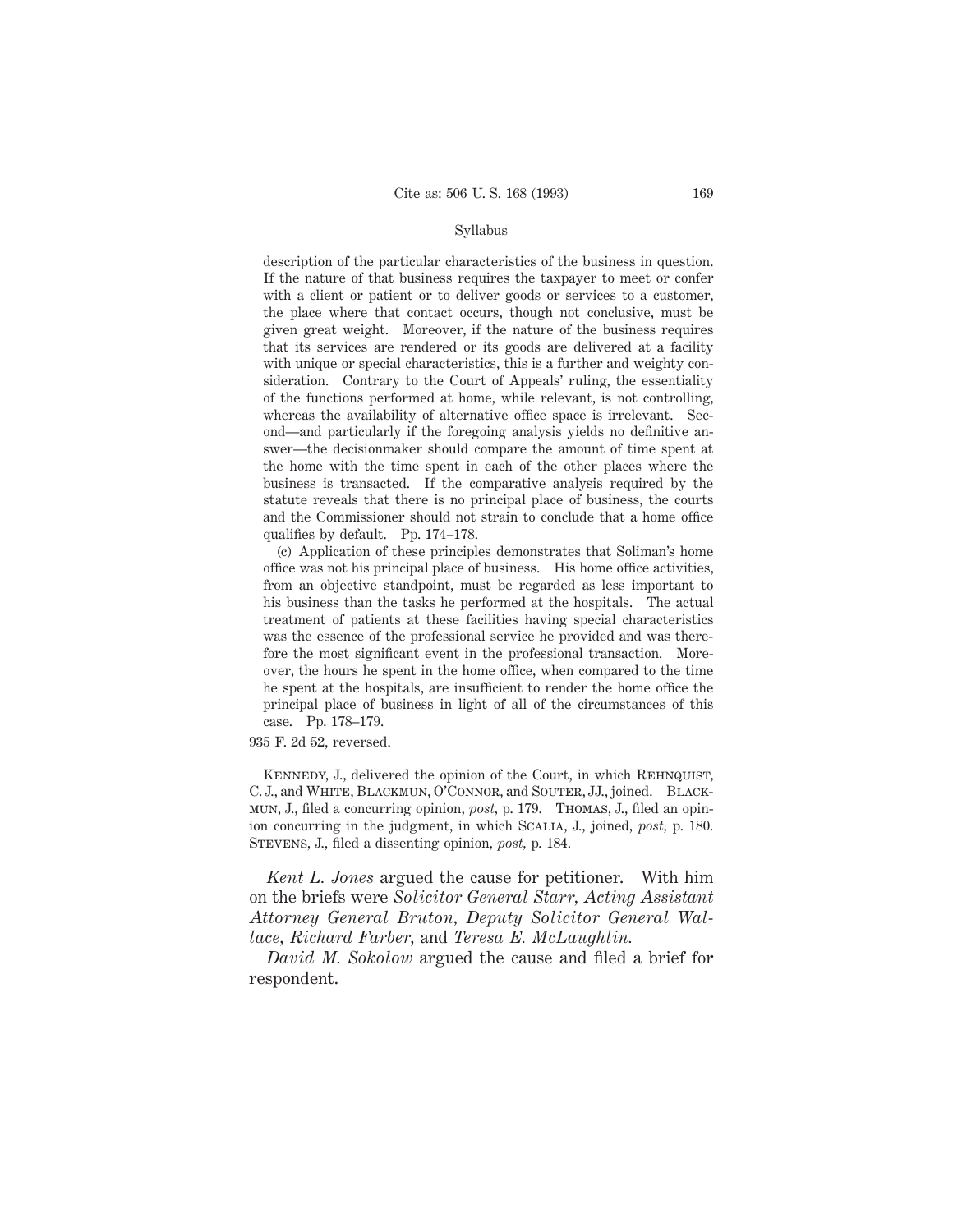### 170 COMMISSIONER *v.* SOLIMAN

### Opinion of the Court

# JUSTICE KENNEDY delivered the opinion of the Court.

We address in this decision the appropriate standard for determining whether an office in the taxpayer's home qualifies as his "principal place of business" under 26 U. S. C.  $$280A(c)(1)(A)$ . Because the standard followed by the Court of Appeals for the Fourth Circuit failed to undertake a comparative analysis of the various business locations of the taxpayer in deciding whether the home office was the principal place of business, we reverse.

I

Respondent Nader E. Soliman, an anesthesiologist, practiced his profession in Maryland and Virginia during 1983, the tax year in question. Soliman spent 30 to 35 hours per week with patients, dividing that time among three hospitals. About 80 percent of the hospital time was spent at Suburban Hospital in Bethesda, Maryland. At the hospitals, Soliman administered the anesthesia, cared for patients after surgery, and treated patients for pain. None of the three hospitals provided him with an office.

Soliman lived in a condominium in McLean, Virginia. His residence had a spare bedroom which he used exclusively as an office. Although he did not meet patients in the home office, Soliman spent two to three hours per day there on a variety of tasks such as contacting patients, surgeons, and hospitals by telephone; maintaining billing records and patient logs; preparing for treatments and presentations; satisfying continuing medical education requirements; and reading medical journals and books.

On his 1983 federal income tax return, Soliman claimed deductions for the portion of condominium fees, utilities, and depreciation attributable to the home office. Upon audit, the Commissioner disallowed those deductions based upon his determination that the home office was not Soliman's principal place of business. Soliman filed a petition in the Tax Court seeking review of the resulting tax deficiency.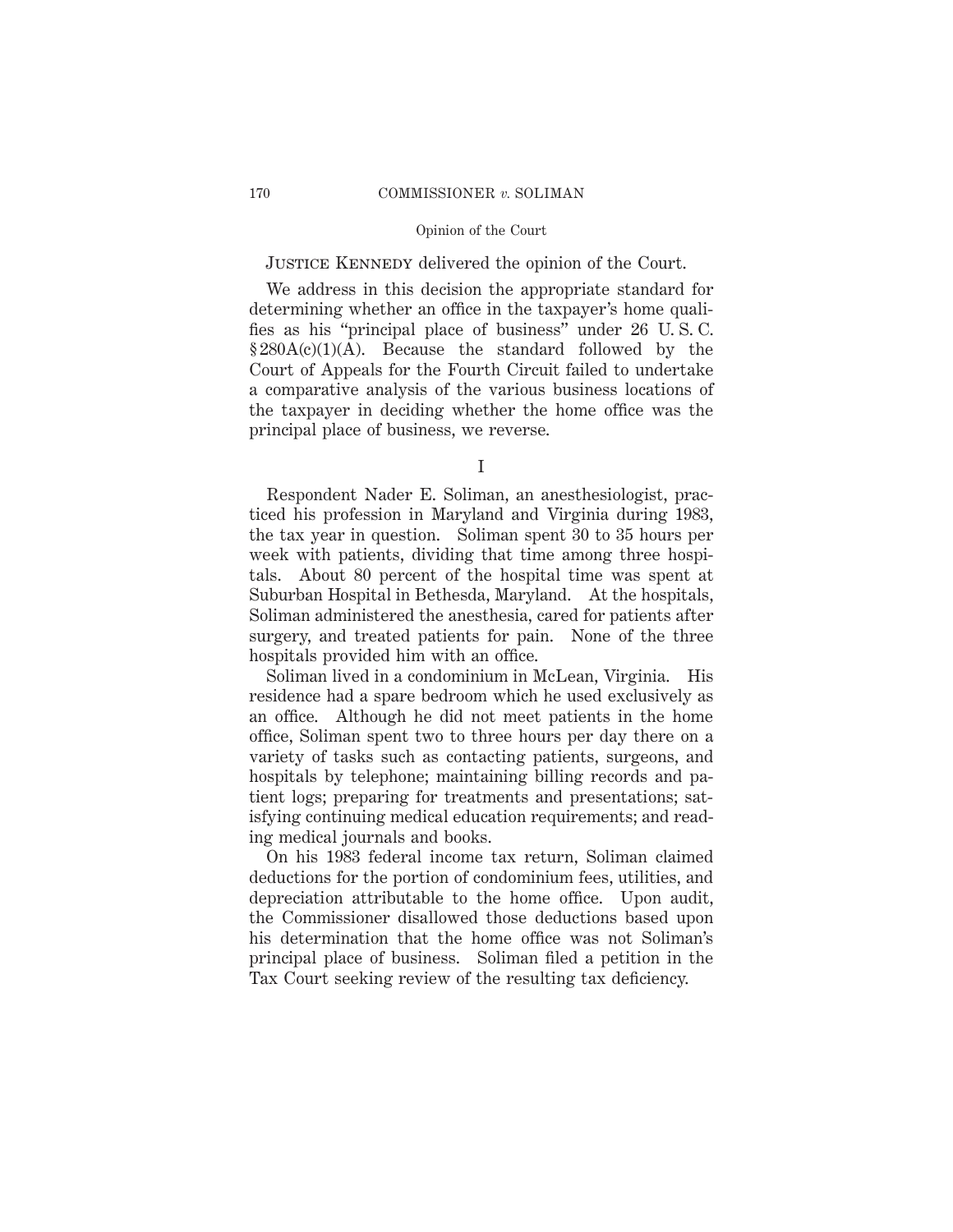The Tax Court, with six of its judges dissenting, ruled that Soliman's home office was his principal place of business. 94 T. C. 20 (1990). After noting that in its earlier decisions it identified the place where services are performed and income is generated in order to determine the principal place of business, the so-called "focal point test," the Tax Court abandoned that test, citing criticism by two Courts of Appeals. *Id.,* at 24–25 (noting *Meiers* v. *Commissioner,* 782 F. 2d 75 (CA7 1986); *Weissman* v. *Commissioner,* 751 F. 2d 512 (CA2 1984); and *Drucker* v. *Commissioner,* 715 F. 2d 67 (CA2 1983)). Under a new test, later summarized and adopted by the Court of Appeals, the Tax Court allowed the deduction. The dissenting opinions criticized the majority for failing to undertake a comparative analysis of Soliman's places of business to establish which one was the principal place. 94 T. C., at 33, 35.

The Commissioner appealed to the Court of Appeals for the Fourth Circuit. A divided panel of that court affirmed. 935 F. 2d 52 (1991). It adopted the test used in the Tax Court and explained it as follows:

"[The] test... provides that where management or administrative activities are essential to the taxpayer's trade or business and the only available office space is in the taxpayer's home, the 'home office' can be his 'principal place of business,' with the existence of the following factors weighing heavily in favor of a finding that the taxpayer's 'home office' is his 'principal place of business:' (1) the office in the home is essential to the taxpayer's business; (2) he spends a substantial amount of time there; and (3) there is no other location available for performance of the office functions of the business." *Id.,* at 54.

For further support, the Court of Appeals relied upon a proposed IRS regulation related to home office deductions for salespersons. Under the proposed regulation, salespersons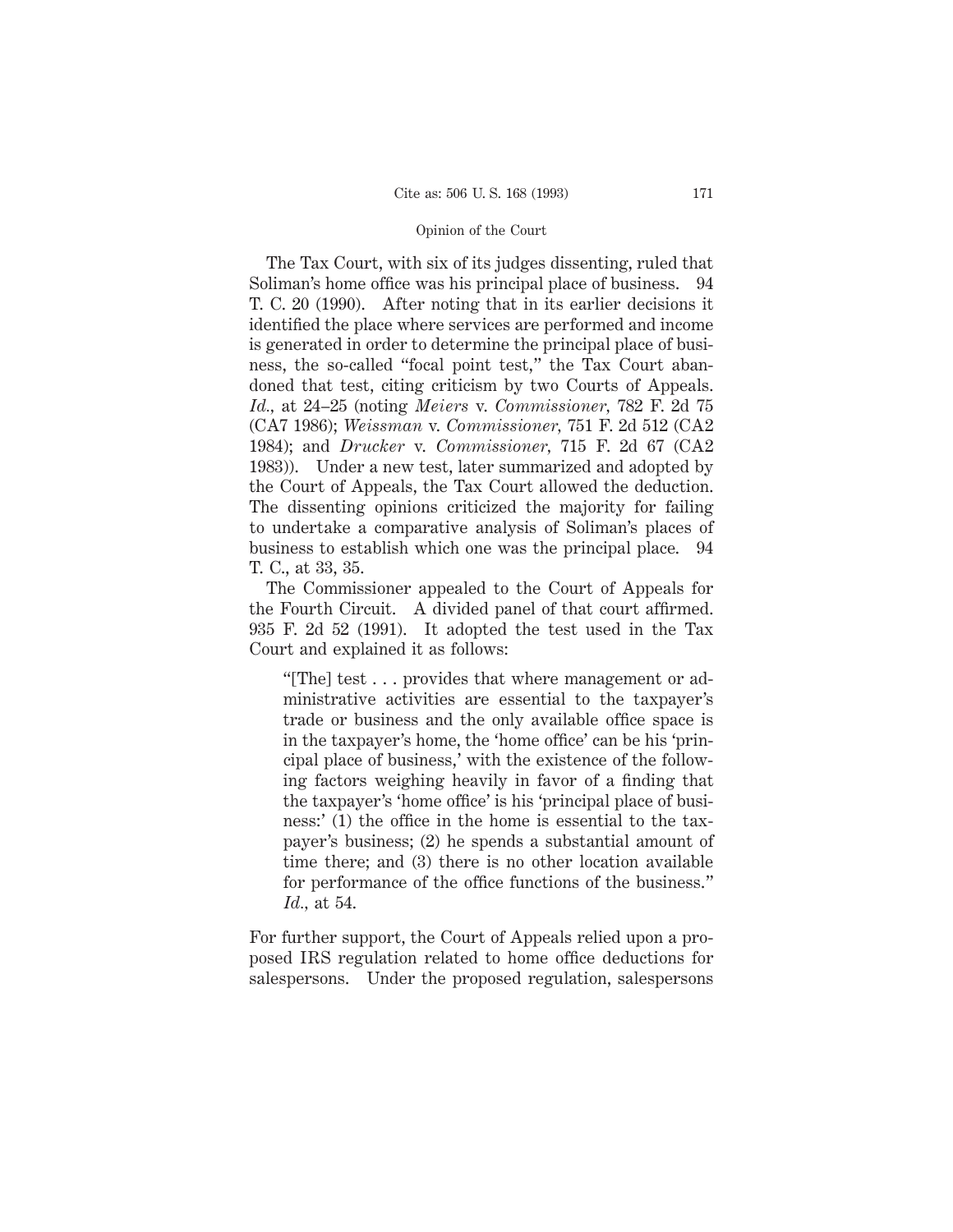would be entitled to home office deductions "even though they spend most of their time on the road as long as they spend 'a substantial amount of time on paperwork at home.'" *Ibid.* (quoting proposed Treas. Reg. § 1.280A–2(b)(3), 45 Fed. Reg. 52399 (1980), as amended, 48 Fed. Reg. 33320 (1983)). While recognizing that the proposed regulation was not binding on it, the court suggested that it "evince[d] a policy to allow 'home office' deductions for taxpayers who maintain 'legitimate' home offices, even if the taxpayer does not spend a majority of his time in the office." 935 F. 2d, at 55. The court concluded that the Tax Court's test would lead to identification of the "true headquarters of the business." *Ibid.* Like the dissenters in the Tax Court, Judge Phillips in his dissent argued that the plain language of  $\S 280A(c)(1)(A)$  requires a comparative analysis of the places of business to assess which one is principal, an analysis that was not undertaken by the majority. *Ibid.*

Although other Courts of Appeals have criticized the focal point test, their approaches for determining the principal place of business differ in significant ways from the approach employed by the Court of Appeals in this case, see *Pomarantz* v. *Commissioner,* 867 F. 2d 495, 497 (CA9 1988); *Meiers* v. *Commissioner, supra,* at 79; *Weissman* v. *Commissioner, supra,* at 514–516; *Drucker* v. *Commissioner, supra,* at 69. Those other courts undertake a comparative analysis of the functions performed at each location. We granted certiorari to resolve the conflict. 503 U. S. 935 (1992).

# II

# A

Section 162(a) of the Internal Revenue Code allows a taxpayer to deduct "all the ordinary and necessary expenses paid or incurred . . . in carrying on any trade or business." 26 U. S. C. § 162(a). That provision is qualified, however, by various limitations, including one that prohibits otherwise allowable deductions "with respect to the use of a dwelling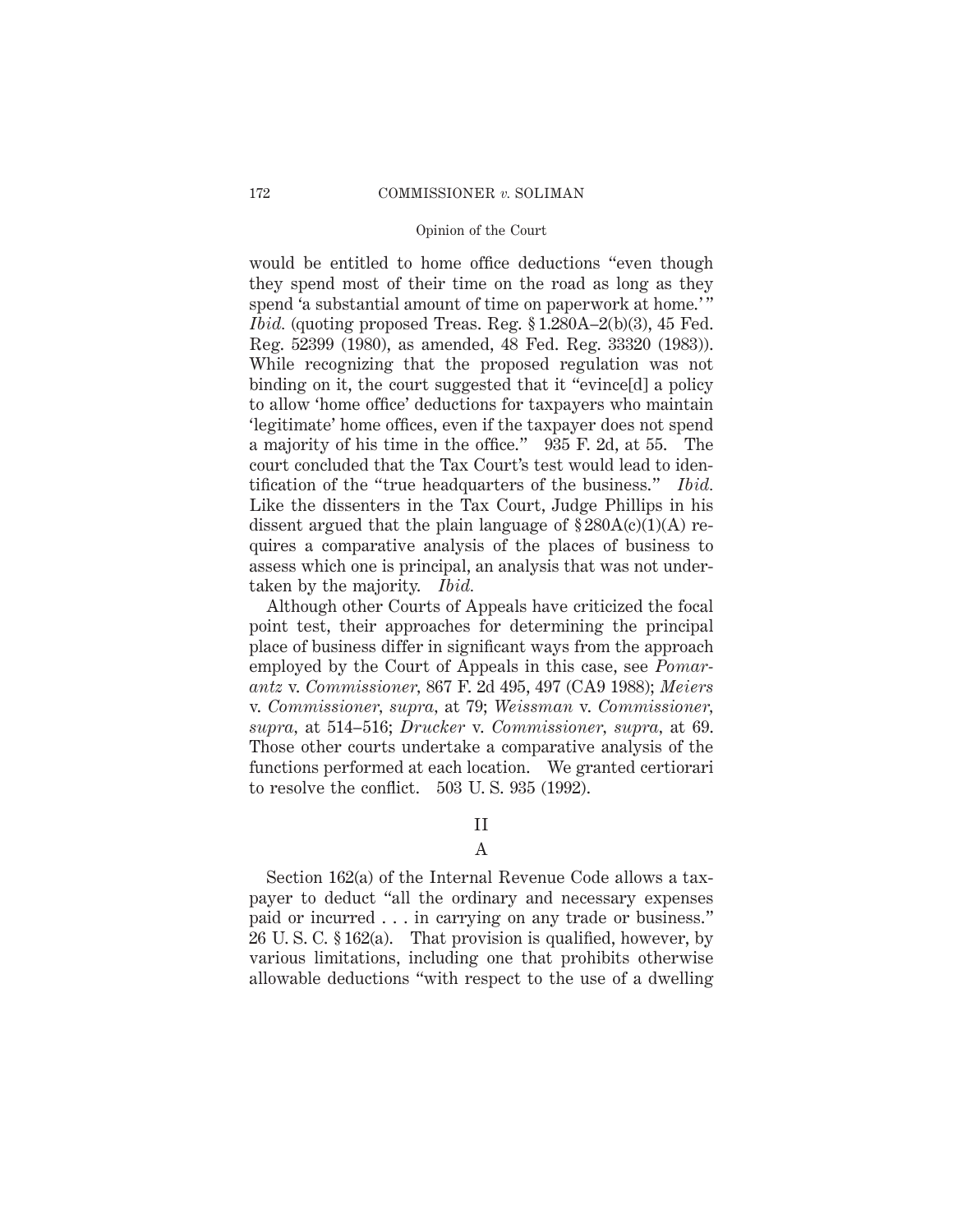unit which is used by the taxpayer . . . as a residence." § 280A(a). Taxpayers may nonetheless deduct expenses attributable to the business use of their homes if they qualify for one or more of the statute's exceptions to this disallowance. The exception at issue in this case is contained in  $$280A(c)(1):$ 

"Subsection (a) shall not apply to any item to the extent such item is allocable to a portion of the dwelling unit which is exclusively used on a regular basis—

"(A) [as] *the principal place of business for any trade or business of the taxpayer[,]*

"(B) as a place of business which is used by patients, clients, or customers in meeting or dealing with the taxpayer in the normal course of his trade or business, or

"(C) in the case of a separate structure which is not attached to the dwelling unit, in connection with the taxpayer's trade or business.

"In the case of an employee, the preceding sentence shall apply only if the exclusive use referred to in the preceding sentence is for the convenience of his employer." (Emphasis added.)

Congress adopted § 280A as part of the Tax Reform Act of 1976. Pub. L. 94–455, 94th Cong., 2d Sess. Before its adoption, expenses attributable to the business use of a residence were deductible whenever they were "appropriate and helpful" to the taxpayer's business. See, *e. g., Newi* v. *Commissioner,* 432 F. 2d 998 (CA2 1970). This generous standard allowed many taxpayers to treat what otherwise would have been nondeductible living and family expenses as business expenses, even though the limited business tasks performed in the dwelling resulted in few, if any, additional or incremental costs to the taxpayer. H. R. Rep. No. 94–658, p. 160 (1975); S. Rep. No. 94–938, p. 147 (1976). Comparing the newly enacted section with the previous one, the apparent purpose of § 280A is to provide a narrower scope for the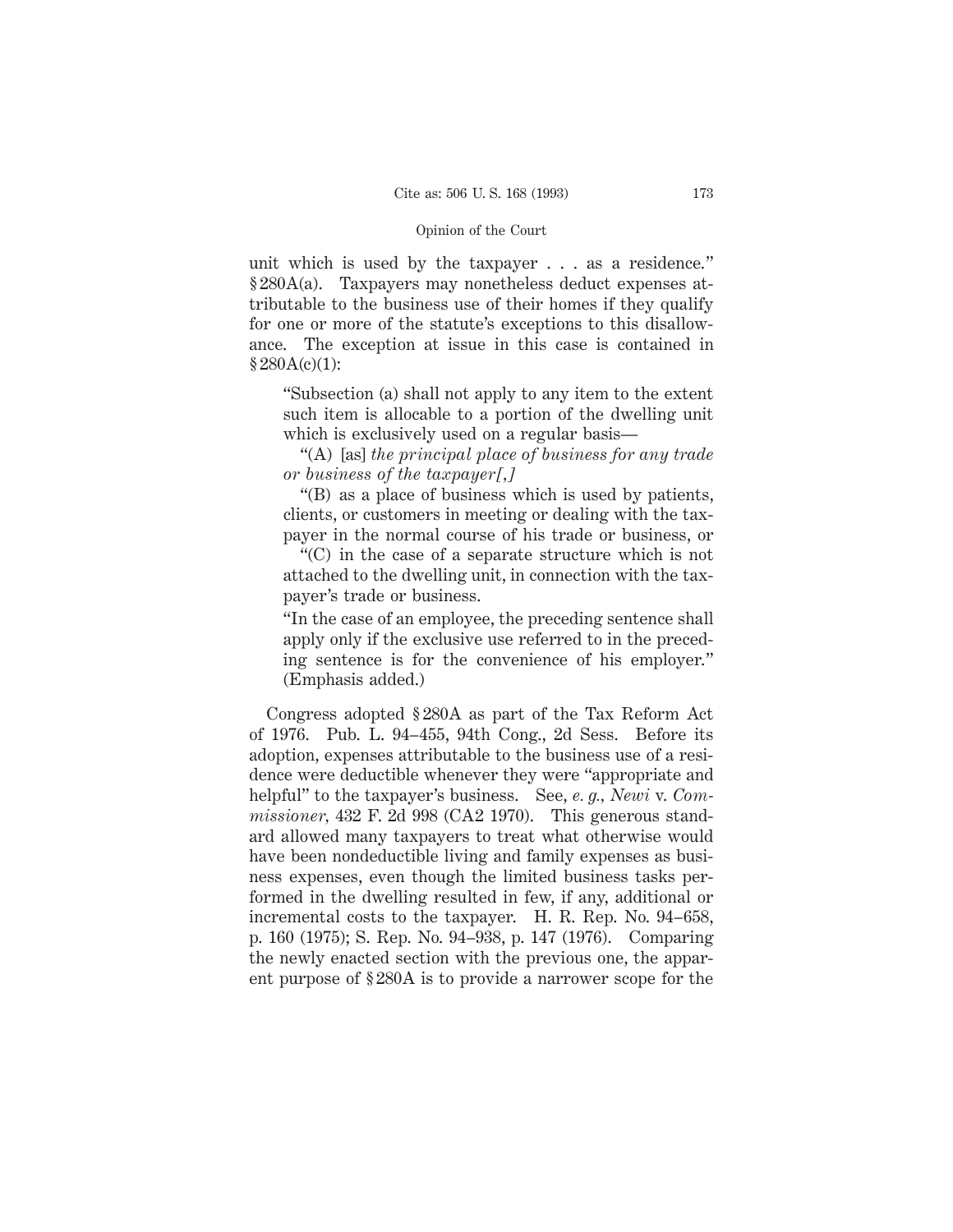deduction, but Congress has provided no definition of "principal place of business."

In interpreting the meaning of the words in a revenue Act, we look to the "'ordinary, everyday senses'" of the words. *Malat* v. *Riddell,* 383 U. S. 569, 571 (1966) *(per curiam)* (quoting *Crane* v. *Commissioner,* 331 U. S. 1, 6 (1947)). In deciding whether a location is "the principal place of business," the commonsense meaning of "principal" suggests that a comparison of locations must be undertaken. This view is confirmed by the definition of "principal," which means "most important, consequential, or influential." Webster's Third New International Dictionary 1802 (1971). Courts cannot assess whether any one business location is the "most important, consequential, or influential" one without comparing it to all the other places where business is transacted.

Contrary to the Court of Appeals' suggestion, the statute does not allow for a deduction whenever a home office may be characterized as legitimate. See 935 F. 2d, at 55. That approach is not far removed from the "appropriate and helpful" test that led to the adoption of §280A. Under the Court of Appeals' test, a home office may qualify as the principal place of business whenever the office is essential to the taxpayer's business, no alternative office space is available, and the taxpayer spends a substantial amount of time there. See *id.,* at 54. This approach ignores the question whether the home office is more significant in the taxpayer's business than every other place of business. The statute does not refer to the "principal office" of the business. If it had used that phrase, the taxpayer's deduction claim would turn on other considerations. The statute refers instead to the "principal place" of business. It follows that the most important or significant place for the business must be determined.

B

In determining the proper test for deciding whether a home office is the principal place of business, we cannot de-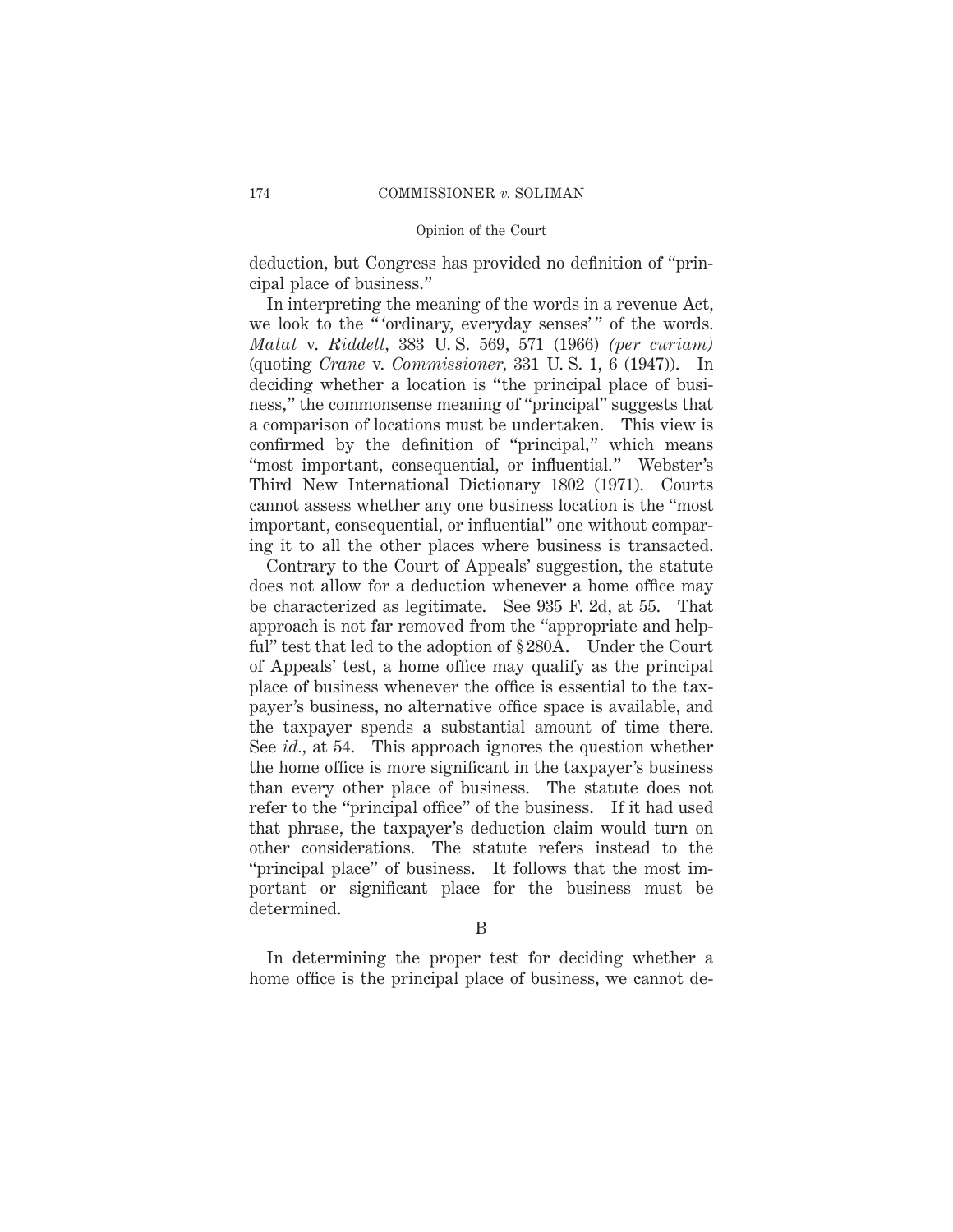velop an objective formula that yields a clear answer in every case. The inquiry is more subtle, with the ultimate determination of the principal place of business being dependent upon the particular facts of each case. There are, however, two primary considerations in deciding whether a home office is a taxpayer's principal place of business: the relative importance of the activities performed at each business location and the time spent at each place.

Analysis of the relative importance of the functions performed at each business location depends upon an objective description of the business in question. This preliminary step is undertaken so that the decisionmaker can evaluate the activities conducted at the various business locations in light of the particular characteristics of the specific business or trade at issue. Although variations are inevitable in case-by-case determinations, any particular business is likely to have a pattern in which certain activities are of most significance. If the nature of the trade or profession requires the taxpayer to meet or confer with a client or patient or to deliver goods or services to a customer, the place where that contact occurs is often an important indicator of the principal place of business. A business location where these contacts occur has sometimes been called the "focal point" of the business and has been previously regarded by the Tax Court as conclusive in ascertaining the principal place of business. See 94 T. C., at 24–25. We think that phrase has a metaphorical quality that can be misleading, and, as we have said, no one test is determinative in every case. We decide, however, that the point where goods and services are delivered must be given great weight in determining the place where the most important functions are performed.

Section 280A itself recognizes that the home office gives rise to a deduction whenever the office is regularly and exclusively used "by patients, clients, or customers in meeting or dealing with the taxpayer in the normal course of his trade or business."  $§ 280A(c)(1)(B)$ . In that circumstance,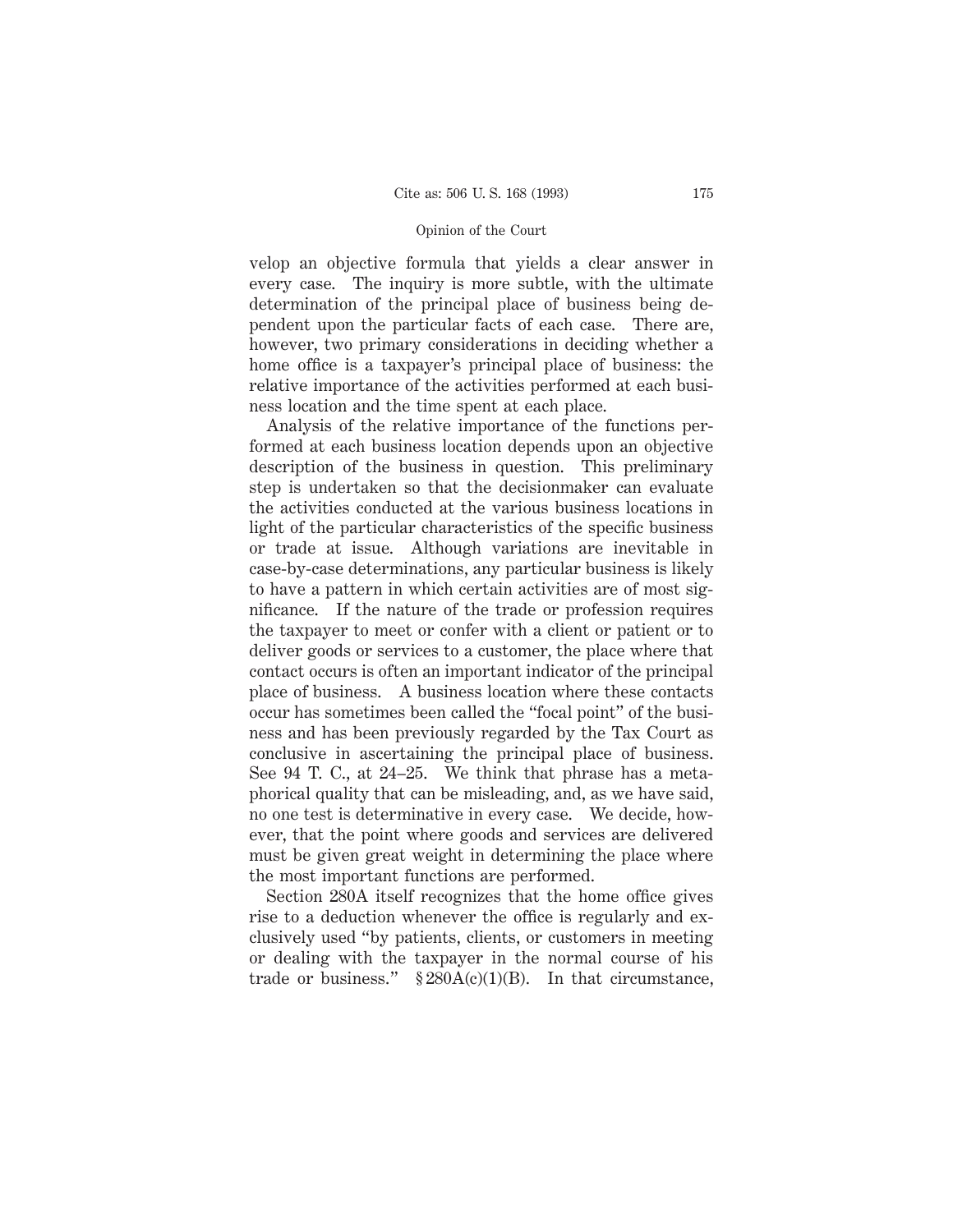the deduction is allowed whether or not the home office is also the principal place of business. The taxpayer argues that because the point of delivery of goods and services is addressed in this provision, it follows that the availability of the principal place of business exception does not depend in any way upon whether the home office is the point of delivery. We agree with the ultimate conclusion that visits by patients, clients, and customers are not a required characteristic of a principal place of business, but we disagree with the implication that whether those visits occur is irrelevant. That Congress allowed the deduction where those visits occur in the normal course even when some other location is the principal place of business indicates their importance in determining the nature and functions of any enterprise. Though not conclusive, the point where services are rendered or goods delivered is a principal consideration in most cases. If the nature of the business requires that its services are rendered or its goods are delivered at a facility with unique or special characteristics, this is a further and weighty consideration in finding that it is the delivery point or facility, not the taxpayer's residence, where the most important functions of the business are undertaken.

Unlike the Court of Appeals, we do not regard the necessity of the functions performed at home as having much weight in determining entitlement to the deduction. In many instances, planning and initial preparation for performing a service or delivering goods are essential to the ultimate performance of the service or delivery of the goods, just as accounting and billing are often essential at the final stages of the process. But that is simply because, in integrated transactions, all steps are essential. Whether the functions performed in the home office are necessary to the business is relevant to the determination of whether a home office is the principal place of business in a particular case, but it is not controlling. Essentiality, then, is but part of the assess-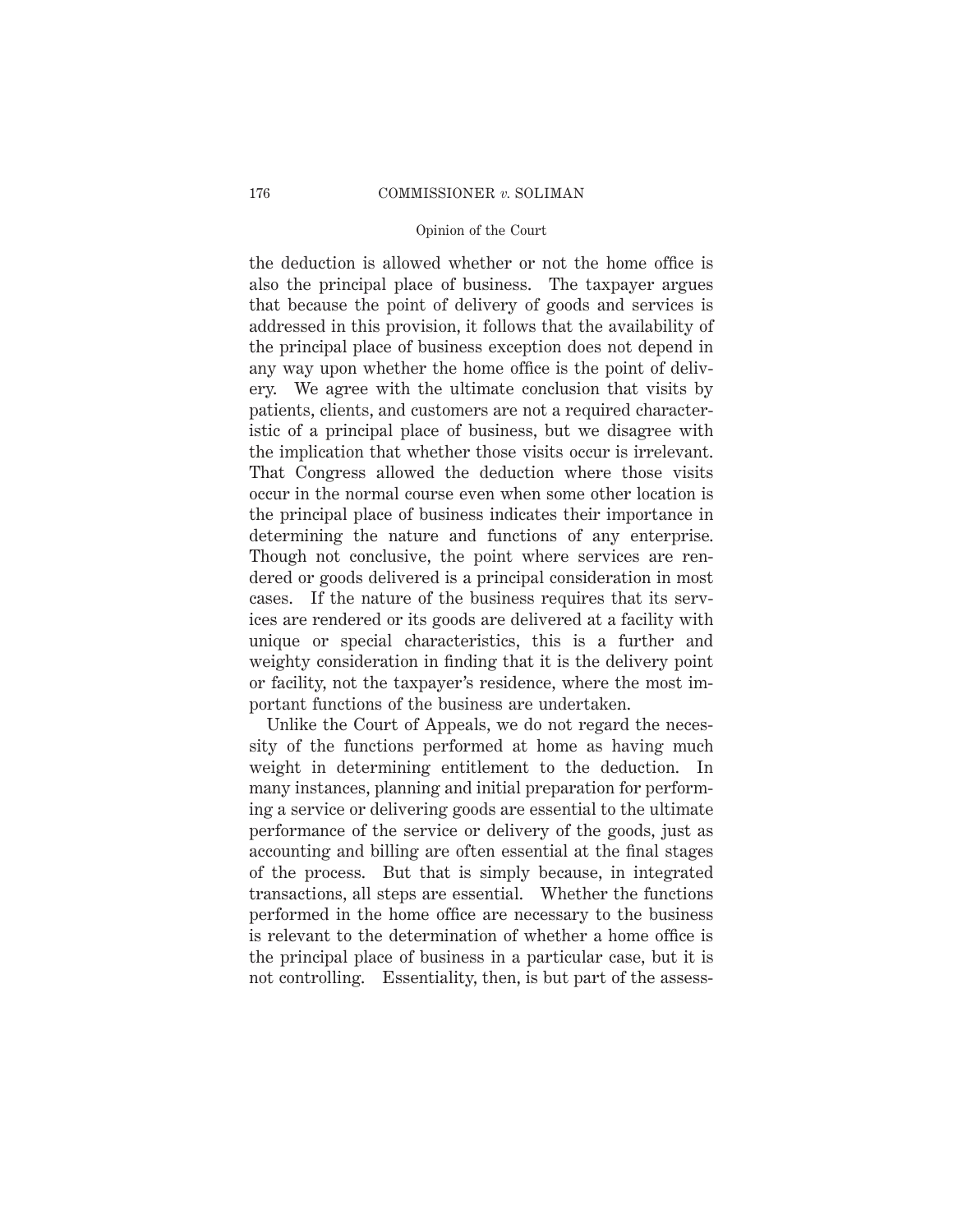ment of the relative importance of the functions performed at each of the competing locations.

We reject the Court of Appeals' reliance on the availability of alternative office space as an additional consideration in determining a taxpayer's principal place of business. While that factor may be relevant in deciding whether an employee taxpayer's use of a home office is "for the convenience of his employer,"  $\S 280(c)(1)$ , it has no bearing on the inquiry whether a home office is the principal place of business. The requirements of particular trades or professions may preclude some taxpayers from using a home office as the principal place of business. But any taxpayer's home office that meets the criteria here set forth is the principal place of business regardless of whether a different office exists or might have been established elsewhere.

In addition to measuring the relative importance of the activities undertaken at each business location, the decisionmaker should also compare the amount of time spent at home with the time spent at other places where business activities occur. This factor assumes particular significance when comparison of the importance of the functions performed at various places yields no definitive answer to the principal place of business inquiry. This may be the case when a taxpayer performs income-generating tasks at both his home office and some other location.

The comparative analysis of business locations required by the statute may not result in every case in the specification of which location is the principal place of business; the only question that must be answered is whether the home office so qualifies. There may be cases when there is no principal place of business, and the courts and the Commissioner should not strain to conclude that a home office qualifies for the deduction simply because no other location seems to be the principal place. The taxpayer's house does not become a principal place of business by default.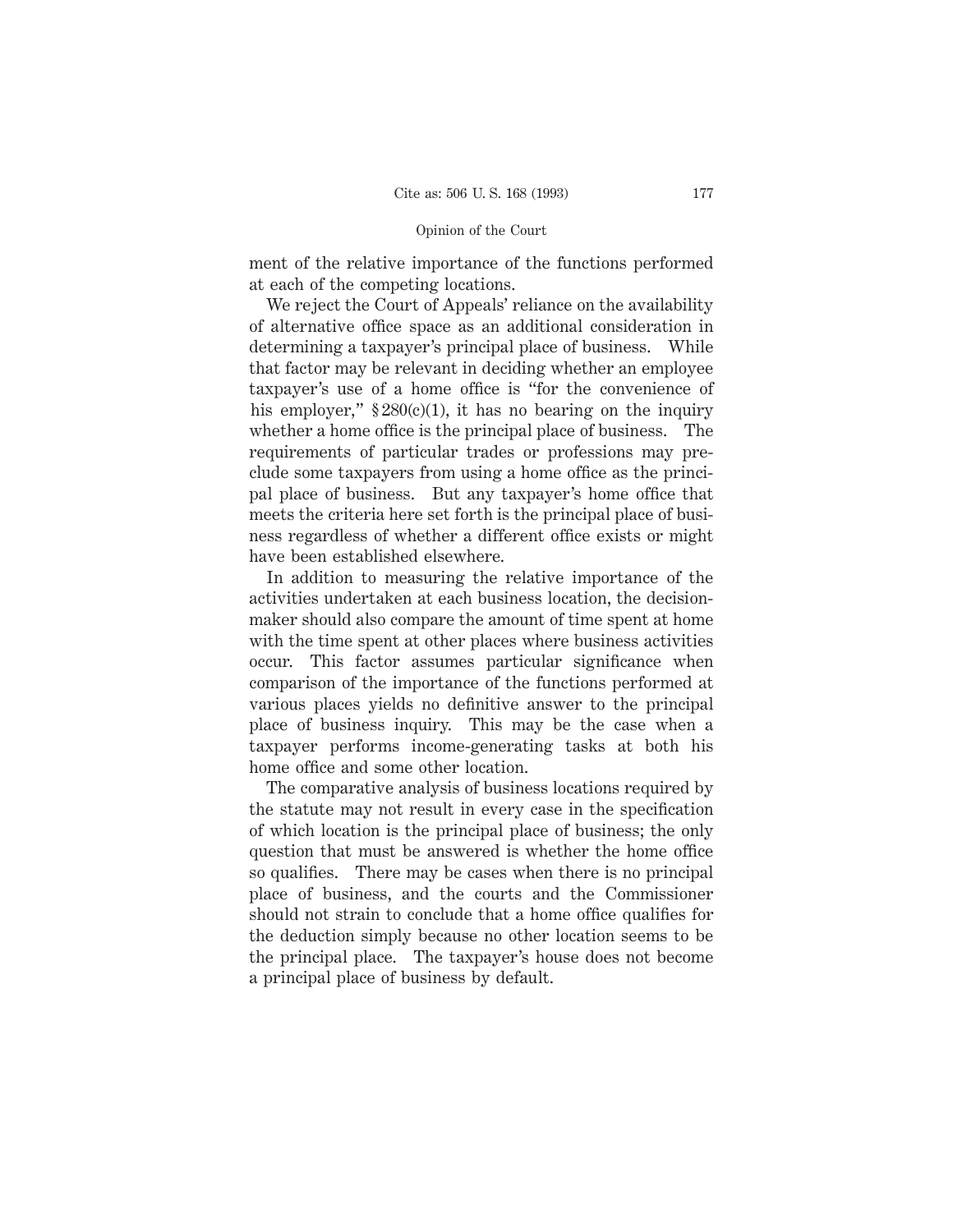### 178 COMMISSIONER *v.* SOLIMAN

### Opinion of the Court

Justice Cardozo's observation that in difficult questions of deductibility "[l]ife in all its fullness must supply the answer to the riddle," *Welch* v. *Helvering,* 290 U. S. 111, 115 (1933), must not deter us from deciding upon some rules for the fair and consistent interpretation of a statute that speaks in the most general of terms. Yet we accept his implicit assertion that there are limits to the guidance from appellate courts in these cases. The consequent necessity to give considerable deference to the trier of fact is but the law's recognition that the statute is designed to accommodate myriad and everchanging forms of business enterprise.

### III

Under the principles we have discussed, the taxpayer was not entitled to a deduction for home office expenses. The practice of anesthesiology requires the medical doctor to treat patients under conditions demanding immediate, personal observation. So exacting were these requirements that all of respondent's patients were treated at hospitals, facilities with special characteristics designed to accommodate the demands of the profession. The actual treatment was the essence of the professional service. We can assume that careful planning and study were required in advance of performing the treatment, and all acknowledge that this was done in the home office. But the actual treatment was the most significant event in the professional transaction. The home office activities, from an objective standpoint, must be regarded as less important to the business of the taxpayer than the tasks he performed at the hospital.

A comparison of the time spent by the taxpayer further supports a determination that the home office was not the principal place of business. The 10 to 15 hours per week spent in the home office measured against the 30 to 35 hours per week at the three hospitals are insufficient to render the home office the principal place of business in light of all of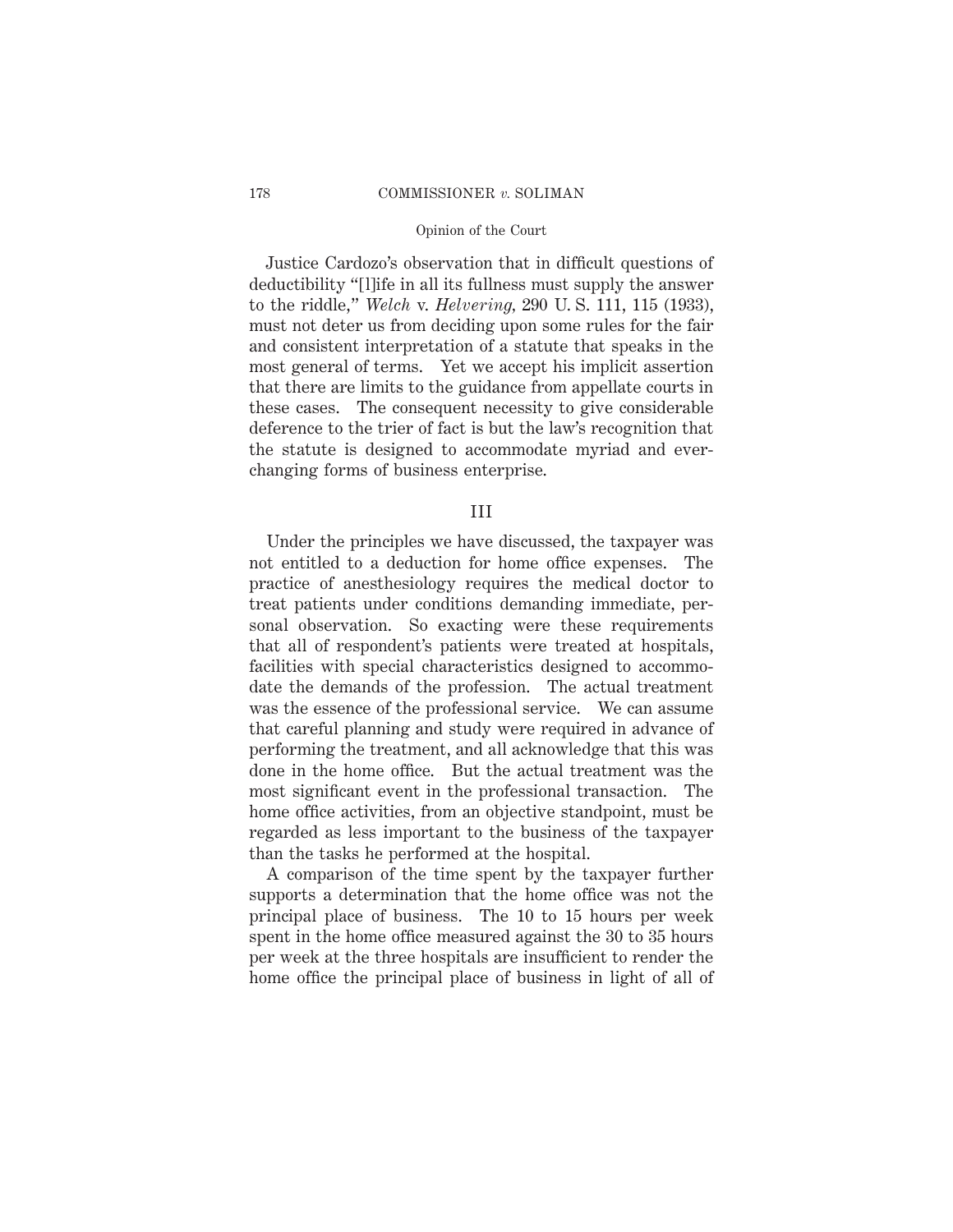# Blackmun, J., concurring

the circumstances of this case. That the office may have been essential is not controlling.

The judgment of the Court of Appeals is reversed.

*It is so ordered.*

# Justice Blackmun, concurring.

I join the Court's opinion but add these few words primarily to fortify my own conclusions:

This case concerns  $\S 280A(c)(1)(A)$  of the Internal Revenue Code, 26 U.S.C.  $$280A(c)(1)(A)$ . A deduction from gross income is a matter of grace, not of right, *Commissioner* v. *Sullivan,* 356 U. S. 27, 28 (1958); *Commissioner* v. *Tellier,* 383 U. S. 687, 693 (1966), so that our analysis starts with an assumption of nondeductibility. Precise exceptions to this are then provided by the statute.

Although he is a licensed physician who treats patients, respondent finds no solace in subsection (B) of  $\S 280A(c)(1)$ . Subsection (B) requires that the place of business be "used by patients . . . in meeting or dealing with the taxpayer," a factual element that is lacking here unless the physiciantaxpayer's papers, records, and telephone calls are to be deemed to personify the patient in the office. Such an interpretation, in my view, would stretch the statute too far.

Respondent is thus confined to subsection (A), which uses the vital words "principal place of business." As JUSTICE Kennedy points out, this phrase invites and compels a comparison, an exercise the Court of Appeals did not undertake. When comparison is made, this taxpayer loses his quest for a deduction. The bulk of his professional time and performance is spent in the hospitals. By any measure, the greater part of his remuneration is generated and earned there. His home office well may be important, even essential, to his professional activity, but it is not "principal." The fact that it is his primary, perhaps his only, office is not in itself enough.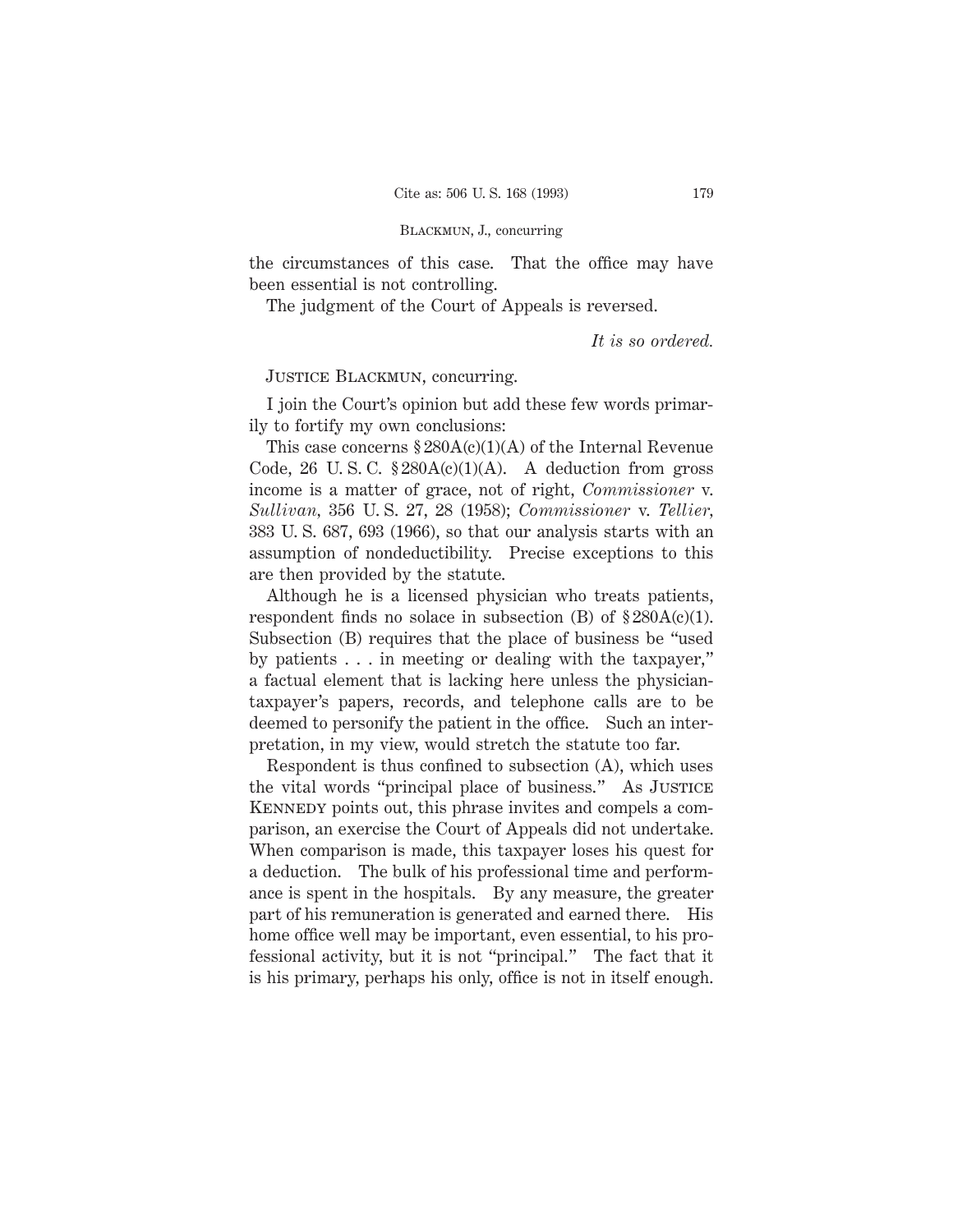This result is compelled by the language of the statute. Congress must change the statute's words if a different result is desired as a matter of tax policy.

Justice Thomas, with whom Justice Scalia joins, concurring in the judgment.

Today the Court announces that there is "no one test," *ante,* at 175, to determine whether a home office constitutes a taxpayer's "principal place of business" within the meaning of 26 U.S.C.  $$280A(c)(1)(A)$ , and concludes that whether a taxpayer will be entitled to a home office deduction will be "dependent upon the particular facts of each case," *ante,* at 175. The Court sets out two "primary considerations," *ibid.*, to guide the analysis—the importance of the functions performed at each business location and the time spent at each location. I think this inquiry, "subtle" though it may be, *ibid.*, will unnecessarily require the lower courts to conduct full-blown evidentiary hearings each time the Commissioner challenges a deduction under  $§280A(c)(1)(A)$ . Moreover, as structured, the Court's "test" fails to provide clear guidance as to how the two-factor inquiry should proceed. Specifically, it is unclear whether the time element and importance-of-the-functions element are of equal significance. I write separately because I believe that in the overwhelming majority of cases (including the one before us), the "focal point" test—which emphasizes the place where the taxpayer renders the services for which he is paid or sells his goods—provides a clear, reliable method for determining whether a taxpayer's home office is his "principal place of business." I would employ the totality-of-thecircumstances inquiry, guided by the two factors discussed by the Court, only in the small minority of cases where the home office is one of several locations where goods or services are delivered, and thus also one of the multiple locations where income is generated.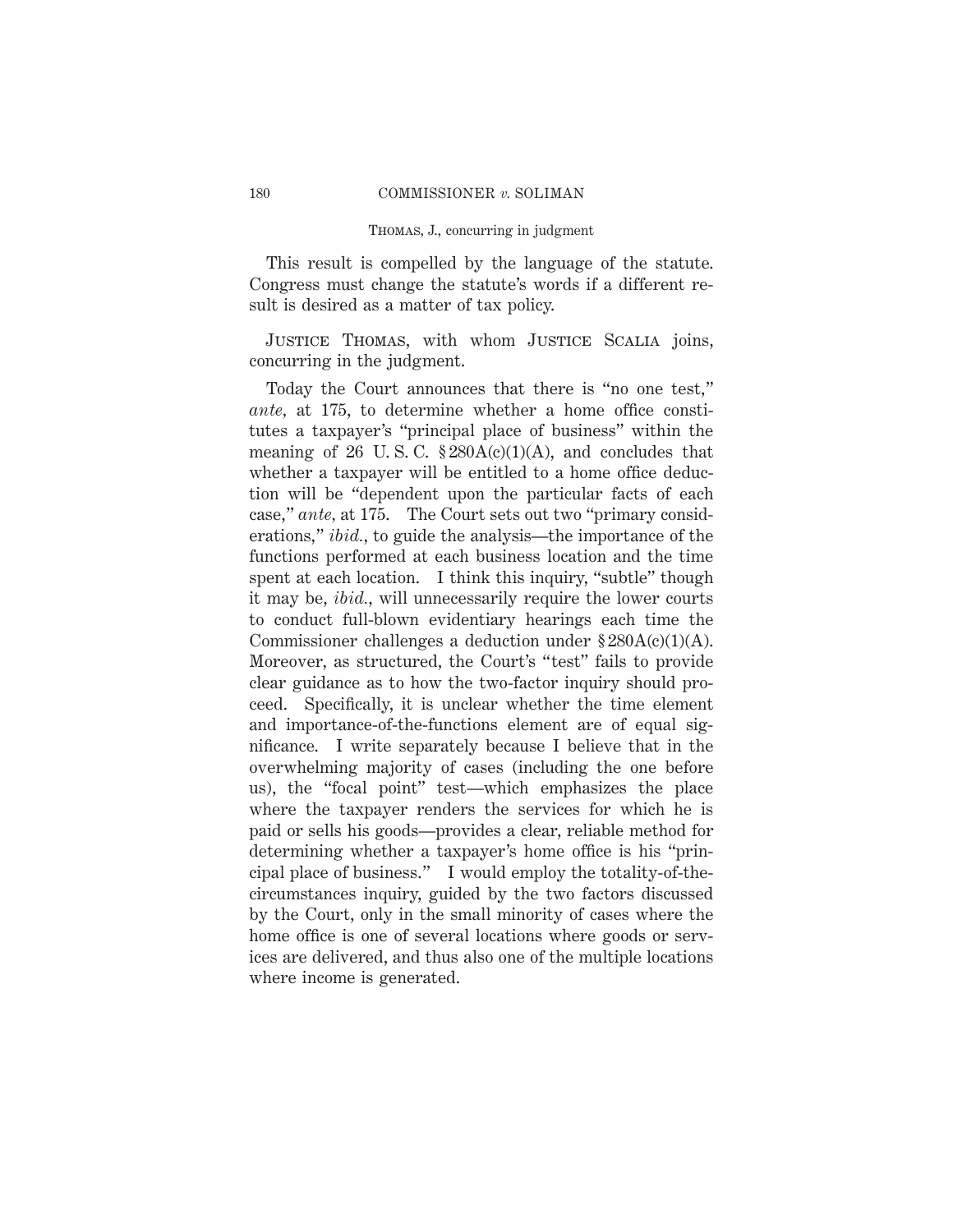I certainly agree that the word "principal" connotes "'most important,'" ante, at 174, but I do not agree that this definition requires courts in every case to resort to a totalityof-the-circumstances analysis when determining whether the taxpayer is entitled to a home office deduction under  $§ 280A(c)(1)(A)$ . Rather, I think it is logical to assume that the single location where the taxpayer's business income is generated—*i. e.,* where he provides goods or services to clients or customers—will be his principal place of business. This focal point standard was first enunciated in *Baie* v. *Commissioner*, 74 T. C.  $105 (1980)$ ,<sup>1</sup> and has been consistently applied by the Tax Court (until the present case) in determining whether a taxpayer's home office is his principal place of business.

Indeed, if one were to glance quickly through the Court's opinion today, one might think the Court was in fact adopting the focal point test. At two points in its opinion the Court hails the usefulness of the focal point inquiry: It states that the place where goods are delivered or services rendered must be given "great weight in determining the place where the most important functions are performed," *ante,* at 175, and that "the point where services are rendered or goods delivered is a principal consideration in most cases," *ante,* at 176. In fact, the Court's discomfort with the focal point test seems to rest on two fallacies—or perhaps one fallacy and a terminological obstinacy. First, the Court rejects the focal point test because "no one test is determinative in every case."

<sup>&</sup>lt;sup>1</sup> In *Baie*, the taxpayer operated a hot dog stand. She prepared all the food in the kitchen at her home and transferred it daily to the stand for sale. She also used another room in her house exclusively for the stand's bookkeeping. The Tax Court denied the taxpayer a home office deduction under  $$280A(c)(1)(A)$ , recognizing that although "preliminary preparation" may have been beneficial to the efficient operation of petitioner's business, both the final packaging for consumption and sales occurred on the premises of the [hot dog stand]." 74 T. C., at 109–110. Thus, the court concluded that the hot dog stand was the "focal point of [the taxpayer's] activities." *Id.*, at 109.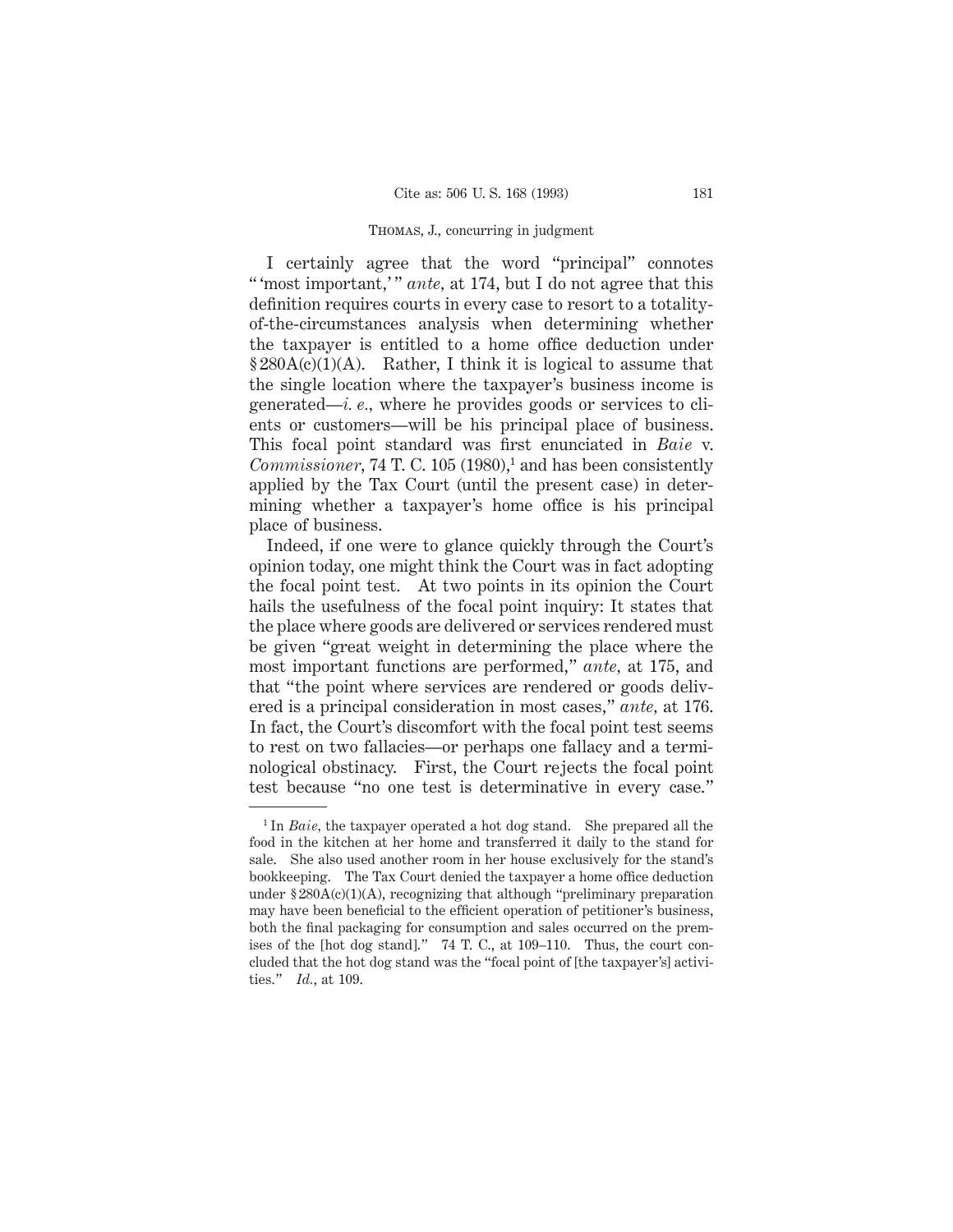*Ante,* at 175. But the focal point test, as I interpret it, is *not* always determinative: Where it provides no single principal place of business, the "totality of the circumstances" approach is invoked. Second, the Court rejects the focal point test because its name has a "metaphorical quality that can be misleading." *Ibid.* But rechristening it the "place of sale or service test"—or whatever label the Court would find less confusing—is surely a simple matter.

The Commissioner's quarrel with the focal point test is that "it ignores management functions." Tr. of Oral Arg. 24.2 To illustrate this point, the Commissioner at oral argument presented the example of a sole proprietor who runs a rental car company with many licensees around the country, and who manages the licensees from his home, advising them on how to operate the businesses. Yet the Commissioner's unease is unfounded, since the focal point inquiry easily resolves this example. The taxpayer derives his income from *managing* his licensees, and he performs those services at his home office. Thus, his home office would be his "principal place of business" under  $\S 280A(c)(1)(A)$ . On the other hand, if the taxpayer owned several car dealerships and used his home office to do the dealership's bookkeeping, he would not be entitled to deduct the expenses of his home office even if he spent the majority of his time there. This is because the focal points of that business would be the dealerships where the cars are sold—*i. e.,* where the taxpayer sells the goods for which he is paid.

<sup>2</sup> The Commissioner's position is not entirely consistent. At one point in his brief he seems to advocate adopting the focal point test: "Since a 'business' under the Code must be an activity designed to produce income, the principal place of a 'business' should ordinarily refer to the principal place where income is earned. The 'focal point' test previously applied by the Tax Court properly encapsulates that principle." Brief for Petitioner 26, n. 17. At other points in his brief, however, the Commissioner appears to advocate the very test adopted by the Court. See *id.,* at 18, 23–24.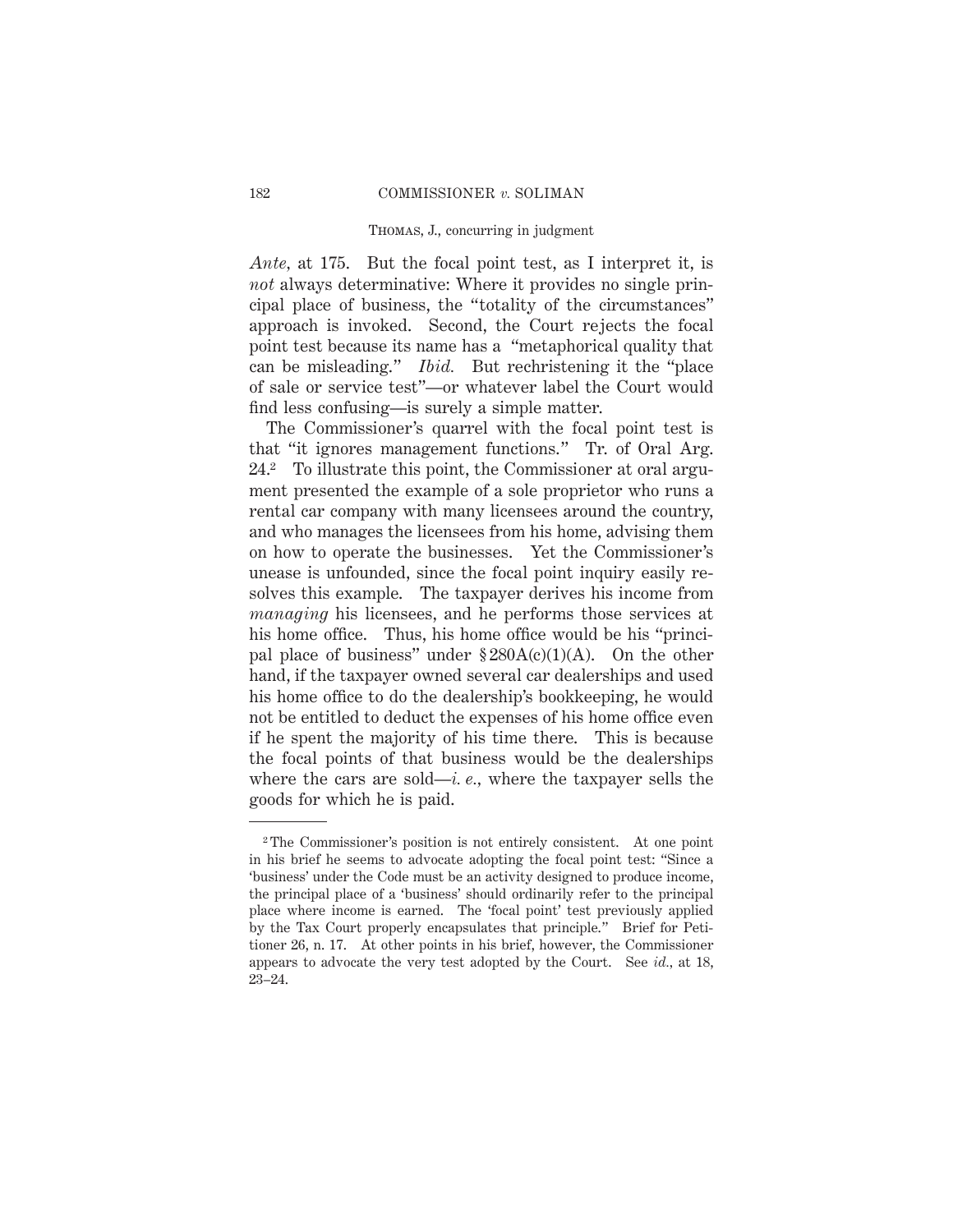There will, of course, be the extraordinary cases where the focal point inquiry will provide no answer. One example is the sole proprietor who buys jewelry wholesale through a home office, and sells it both at various craft shows and through mail orders out of his home office. In that case, the focal point test would yield more than one location where income is generated, including the home. Where the taxpayer's business involves multiple points of sale, a court would need to fall back on a totality-of-the-circumstances analysis. That inquiry would be rationally guided, of course, by the two factors set out in the Court's opinion: an analysis of the relative importance of the functions performed at each business location and the time spent at each. The error of the Tax Court's original construction of the focal point test was the implicit view that the test allowed no escape valve. Clearly it must. Nevertheless, since in the vast majority of cases the focal point inquiry will provide a quick, objective, and reliable method of ascertaining a taxpayer's "principal place of business," I think the Court errs today in not unequivocally adopting it.

The difficulty with the Court's two-part test can be seen in its application to the facts of this case. It is uncontested that the taxpayer is paid to provide one service—anesthesiology. It is also undisputed that he performs this service at several different hospitals. At this juncture, under the focal point test, a lower court's inquiry would be complete: On these facts, the taxpayer's home office would not qualify for the  $\S 280A(c)(1)(A)$  deduction. Yet under the Court's formulation, the lower court's inquiry has only just begun. It would need to hear evidence regarding the types of business activities performed at the home office and the relative amount of time the taxpayer spends there. It just so happens that in this case the taxpayer spent 30 to 35 hours per week at the hospitals where he worked. But how would a court answer the  $$280A(c)(1)(A)$  question under the standard announced today if the facts were altered slightly, so that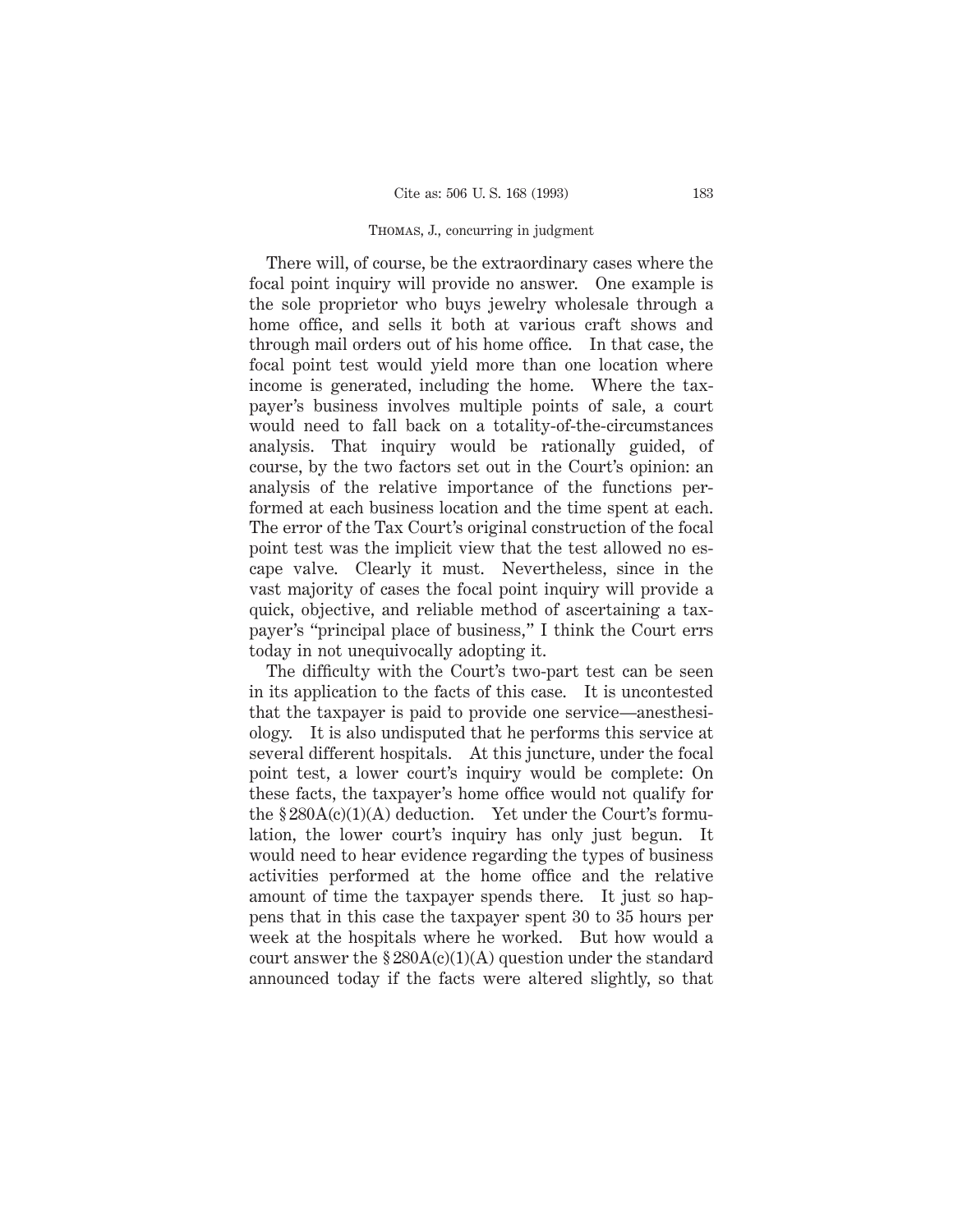the taxpayer spent 30 to 35 hours at his home office and only 10 hours actually performing the service of anesthesiology at the various hospitals? Which factor would take precedence? The importance of the activities undertaken at the home compared to those at the hospitals? The number of hours spent at each location? I am at a loss, and I am afraid the taxpayer, his attorney, and a lower court would be as well.

We granted certiorari to clarify a recurring question of tax law that has been the subject of considerable disagreement. Unfortunately, this issue is no clearer today than it was before we granted certiorari. I therefore concur only in the Court's judgment.

# Justice Stevens, dissenting.

Respondent is self-employed. He pays the ordinary and necessary expenses associated with the operation of his office in McLean, Virginia; it is the only place of business that he maintains. In my opinion the Tax Court and the Court of Appeals correctly concluded that respondent is entitled to an income tax deduction for the cost of maintaining that office. This Court's contrary conclusion misreads the term "principal place of business" in § 280A of the Internal Revenue Code,<sup>1</sup> deviates from Congress' purpose in enacting that pro-

#### "(a) General Rule

<sup>1</sup> Section 601 of the Tax Reform Act of 1976, 90 Stat. 1520, 1569–1572, as amended, 26 U. S. C. § 280A, provides, in part:

<sup>&</sup>quot;Except as otherwise provided in this section, in the case of a taxpayer who is an individual . . . , no deduction otherwise allowable under this chapter shall be allowed with respect to the use of a dwelling unit which is used by the taxpayer during the taxable year as a residence. .....

<sup>&</sup>quot;(c) Exceptions for certain business or rental use; limitation on deductions for such use

<sup>&</sup>quot;(1) Certain business use

<sup>&</sup>quot;Subsection (a) shall not apply to any item to the extent such item is allocable to a portion of the dwelling unit which is exclusively used on a regular basis—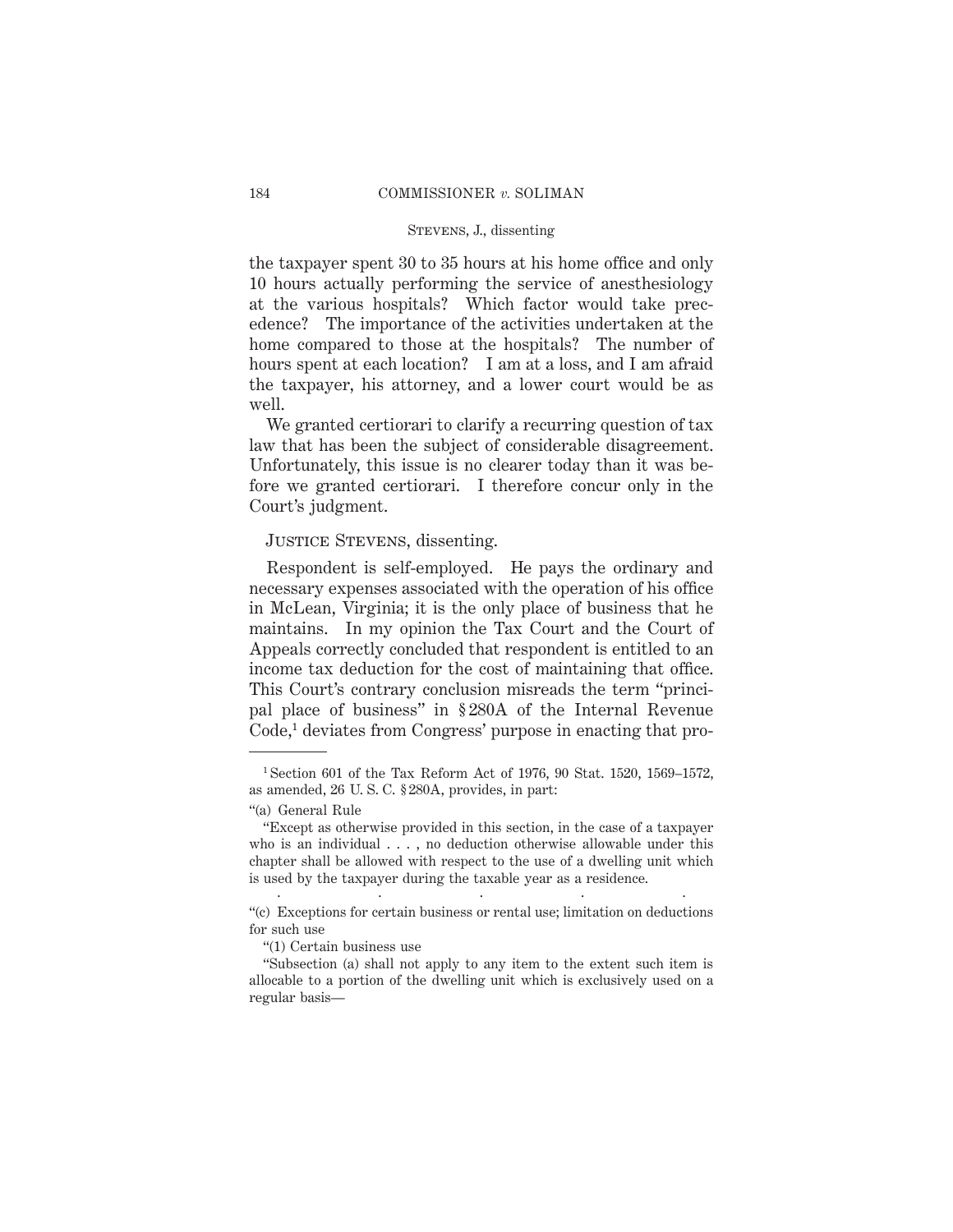vision, and unfairly denies an intended benefit to the growing number of self-employed taxpayers who manage their businesses from a home office.

I

This case involves an exception to the general rule that "ordinary and necessary" business expenses are deductible.2 There is no dispute that the expenses at issue fall within that general category. They are questioned only because the office is located within respondent's residence. If that office were located in any other place—even in someone *else's* home—the general rule would apply, and respondent could have deducted the costs of its maintenance. If he had been prosperous enough to own a house and property on which a separate structure was located, he could have maintained that structure as an office and deducted the costs. If his business were so structured that he met regularly with clients and patients at his home office, he also could have deducted the costs. And if he spent two or three hours a day in his home office and a similar amount of time in each of three or four separate hospitals he might also be able to deduct the costs; at least the Court's opinion does not begin to explain how the deduction of the costs in that case might

<sup>&</sup>quot;(A) [as] the principal place of business for any trade or business of the taxpayer[,]

<sup>&</sup>quot;(B) as a place of business which is used by patients, clients, or customers in meeting or dealing with the taxpayer in the normal course of his trade or business, or

<sup>&</sup>quot;(C) in the case of a separate structure which is not attached to the dwelling unit, in connection with the taxpayer's trade or business.

<sup>&</sup>quot;In the case of an employee, the preceding sentence shall apply only if the exclusive use referred to in the preceding sentence is for the convenience of his employer."

<sup>2</sup> Section 162(a) of the Code provides, in part:

<sup>&</sup>quot;There shall be allowed as a deduction all the ordinary and necessary expenses paid or incurred during the taxable year in carrying on any trade or business, including . . . rentals or other payments required to be made as a condition to the continued use or possession, for purposes of the trade or business, of property . . . ."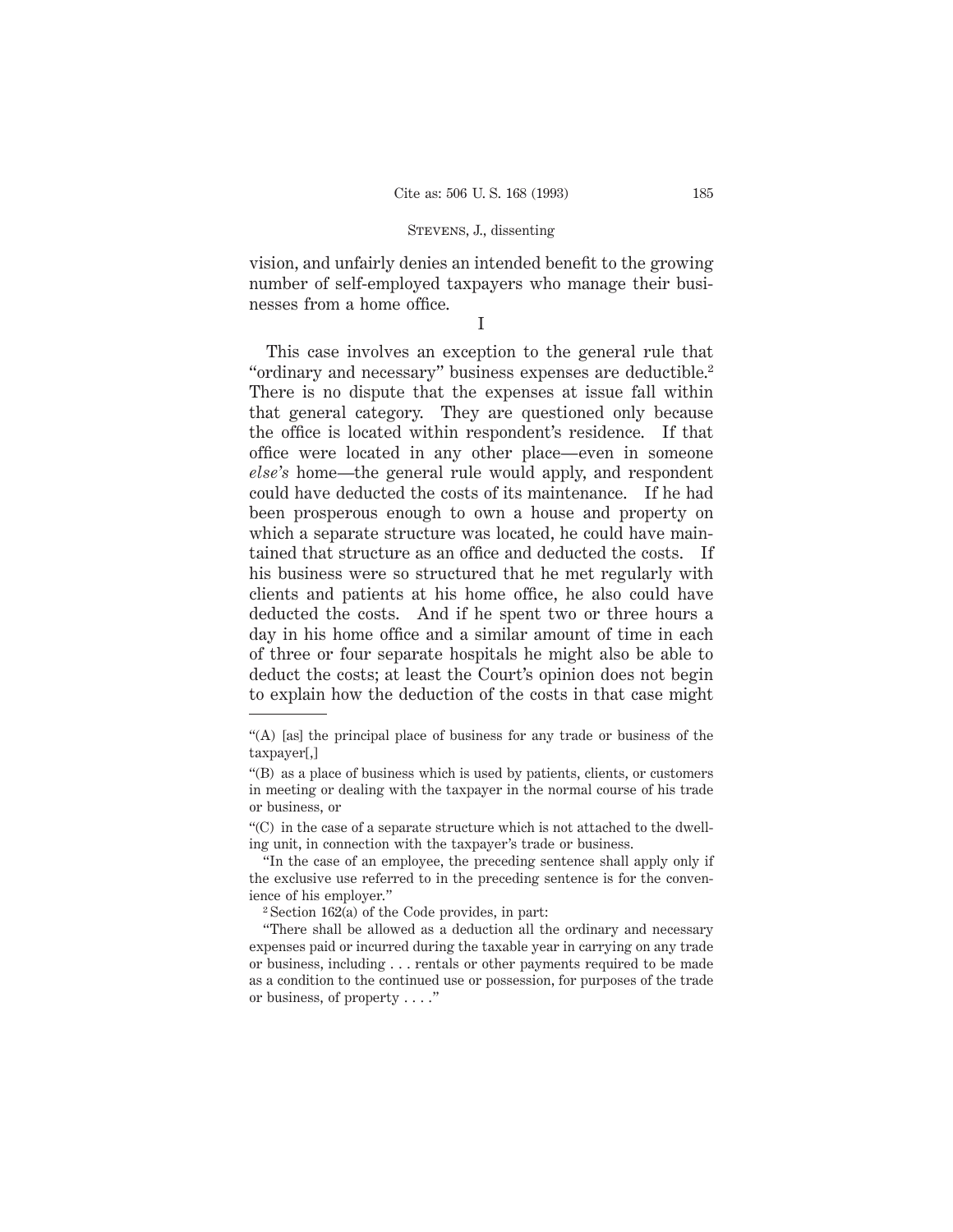be denied, except to insist that "[t]he taxpayer's house does not become a principal place of business by default." See *ante,* at 177. Because respondent chose to preserve one room in his home as an office, however, and because his business was so arranged that he spent most (though by no means all) of his working hours at one hospital, the Court holds that the costs of its maintenance may not be deducted.

Deductions, as Justice Blackmun notes, *ante,* at 179, are a matter of legislative grace, but that is no reason to read into them unnecessary restrictions that result in the unequal treatment of similarly situated taxpayers. Such unfair treatment could, of course, have been required by the Tax Code, if Congress had wanted, for example, to discourage parents from working at home; to promote the construction of office buildings or separate structures on residential real estate; or to encourage hospitals to keep doctors near their patients. We have no reason to think that Congress intended any such results.3 It is clear, in fact, that Congress intended only to prevent deductions for home offices that were not genuinely necessary business expenses. Because the tests Congress imposed to prevent abuse do not require us to deny respondent's claimed deductions for his home office, I would affirm the decision of the Court of Appeals.

II

Before 1976, home office deductions were allowed whenever the use of the office was "appropriate and helpful" to the taxpayer.4 That generous standard was subject to both abuse and criticism; it allowed homeowners to take deductions for personal expenses that would have been incurred even if no office were maintained at home and its vagueness

<sup>3</sup> As the Tax Court wrote, "Section 280A was not enacted to compel a taxpayer to rent office space rather than work out of his own home." 94 T. C. 20, 29 (1990).

<sup>4</sup> See *Commissioner* v. *Tellier,* 383 U. S. 687, 689 (1966); *Newi* v. *Commissioner,* 432 F. 2d 998 (CA2 1970).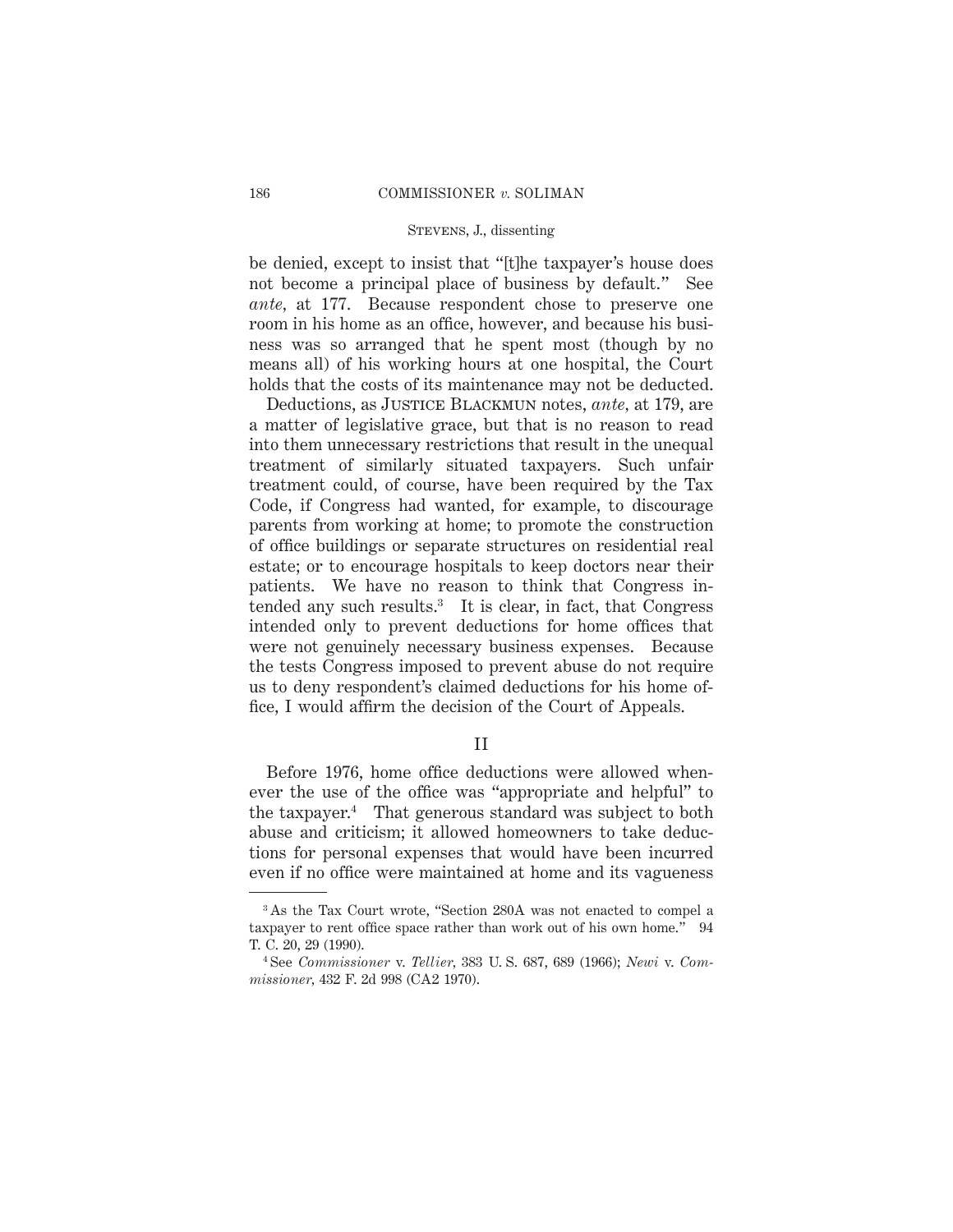made it difficult to administer.<sup>5</sup> It was particularly favorable to employees who worked at home on evenings and weekends even though they had adequate office facilities at their employer's place of business. $6$  In response to these criticisms, Congress enacted § 280A to prohibit deductions for business uses of dwelling units unless certain specific conditions are satisfied.

The most stringent conditions in § 280A, enacted to prevent abuse by those who wanted to deduct purely residential costs, apply to deductions claimed by employees.7 This provision alone prevents improper deduction for any *second* of-

<sup>5</sup> See, *e. g.,* S. Rep. No. 94–938, pt. 1, p. 147 (1976):

<sup>&</sup>quot;With respect to the 'appropriate and helpful' standard employed in the court decisions, the determination of the allowance of a deduction for these expenses is necessarily a subjective determination. In the absence of definitive controlling standards, the 'appropriate and helpful' test increases the inherent administrative problems because both business and personal uses of the residence are involved and substantiation of the time used for each of these activities is clearly a subjective determination. In many cases the application of the appropriate and helpful test would appear to result in treating personal living, and family expenses which are directly attributable to the home (and therefore not deductible) as ordinary and necessary business expenses, even though those expenses did not result in additional or incremental costs incurred as a result of the business use of the home."

<sup>6</sup> Congress may have been particularly offended by the home office deductions claimed by employees of the Internal Revenue Service. See *Bodzin* v. *Commissioner,* 60 T. C. 820 (1973), rev'd, 509 F. 2d 679 (CA4), cert. denied, 423 U. S. 825 (1975); *Sharon* v. *Commissioner,* 66 T. C. 515 (1976), aff'd, 591 F. 2d 1273 (CA9 1978), cert. denied, 442 U. S. 941 (1979). The Senate Report also used a common example of potential abuse:

<sup>&</sup>quot;For example, if a university professor, who is provided an office by his employer, uses a den or some other room in his residence for the purpose of grading papers, preparing examinations or preparing classroom notes, an allocable portion of certain expenses . . . were incurred in order to perform these activities." S. Rep. No. 94–938, pt. 1, at 147.

<sup>&</sup>lt;sup>7</sup> In addition to the conditions applicable to self-employed taxpayers, an employee must demonstrate that his office is maintained "for the convenience of his employer." See 26 U.S.C.  $$280A(c)(1)$ .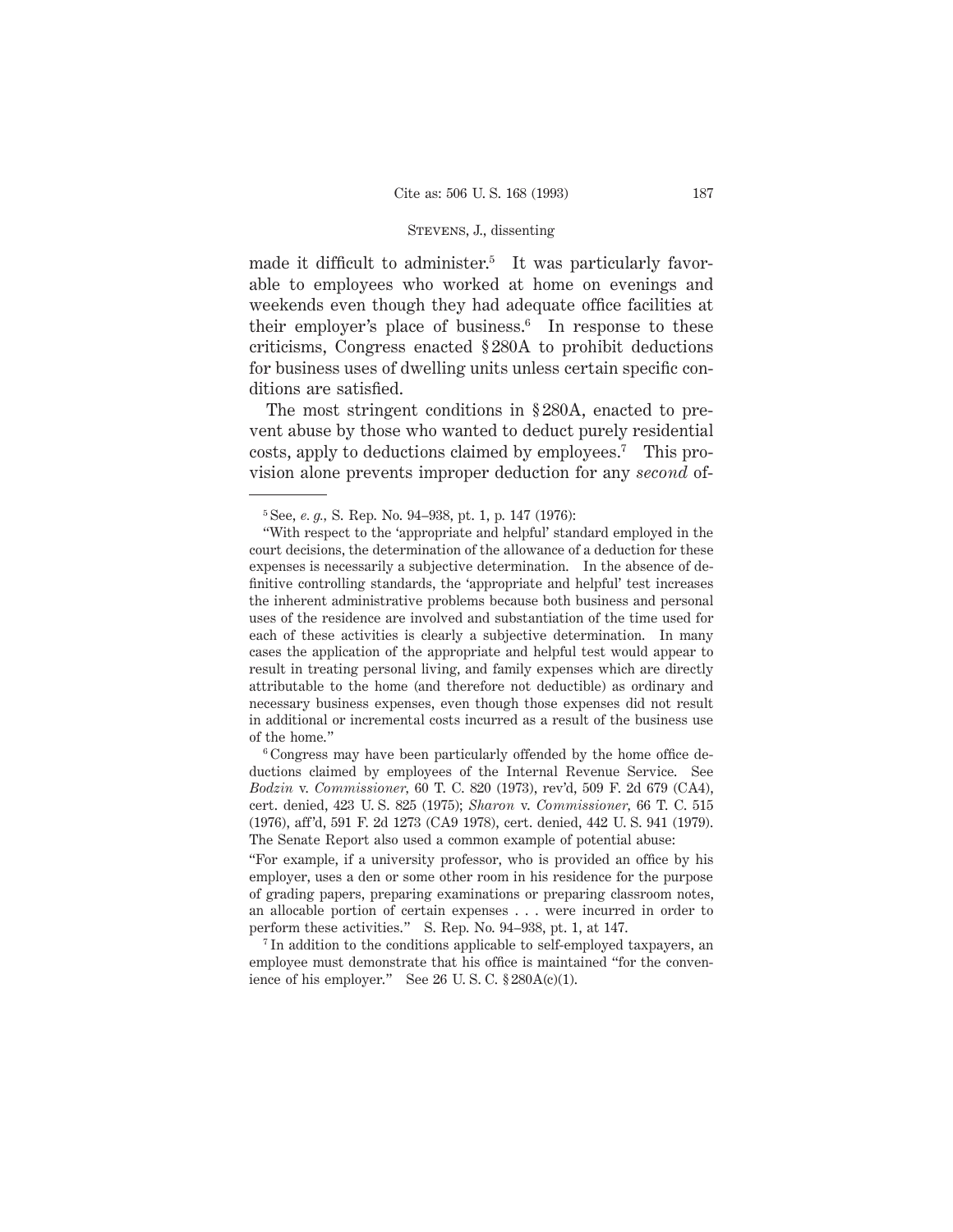fice located at home and used merely for the taxpayer's convenience. It thus responds to the major concern of the Commissioner identified in the legislative history.8

Self-employed persons, such as respondent, must satisfy three conditions. Each is more strict and more definite than the "appropriate and helpful" standard that Congress rejected.

First, a portion of the dwelling unit must be used "exclusively" for a business purpose. The Commissioner's proposed regulations construe the exclusive use requirement with appropriate strictness. They state that a portion of a dwelling unit is used exclusively "only if there is no use of that portion of the unit at any time during the taxable year other than for business purposes."<sup>9</sup> This requirement is itself sufficient to eliminate many of the abuses associated with the pre-1976 "appropriate and helpful" standard; the taxpayer must now entirely devote a separately identifiable space, usually an entire room, to his business.<sup>10</sup> Respondent strictly satisfied that condition in this case.

Second, the portion of the dwelling unit that is set aside for exclusive business use must be so "used on a regular basis." Although this condition is not as specific as the "exclusive use" requirement, it obviously requires that the use

<sup>&</sup>lt;sup>8</sup> "With respect to the maintenance of an office in an employee's home, the position of the Internal Revenue Service is that the office must be required by the employer as a condition of employment and regularly used for the performance of the employee's duties....

<sup>&</sup>quot;Certain courts have held that a more liberal standard than that applied by the Internal Revenue Service is appropriate. Under these decisions, the expenses attributable to an office maintained in an employee's residence are deductible if the maintenance of the office is 'appropriate and helpful' to the employee's business." S. Rep. No. 94–938, pt. 1, at 144–145 (citations omitted); see also n. 6, *supra.*

<sup>&</sup>lt;sup>9</sup> Proposed Treas. Reg.  $$1,280A-2(g)(1)$ , 45 Fed. Reg. 52399, 52404 (1980), as amended, 48 Fed. Reg. 33320, 33324 (1983).

<sup>&</sup>lt;sup>10</sup> The Court fails to appreciate the significance of the exclusive use requirement when it criticizes the Court of Appeals' holding as "not far removed" from the test that led to the adoption of § 280A. See *ante,* at 174.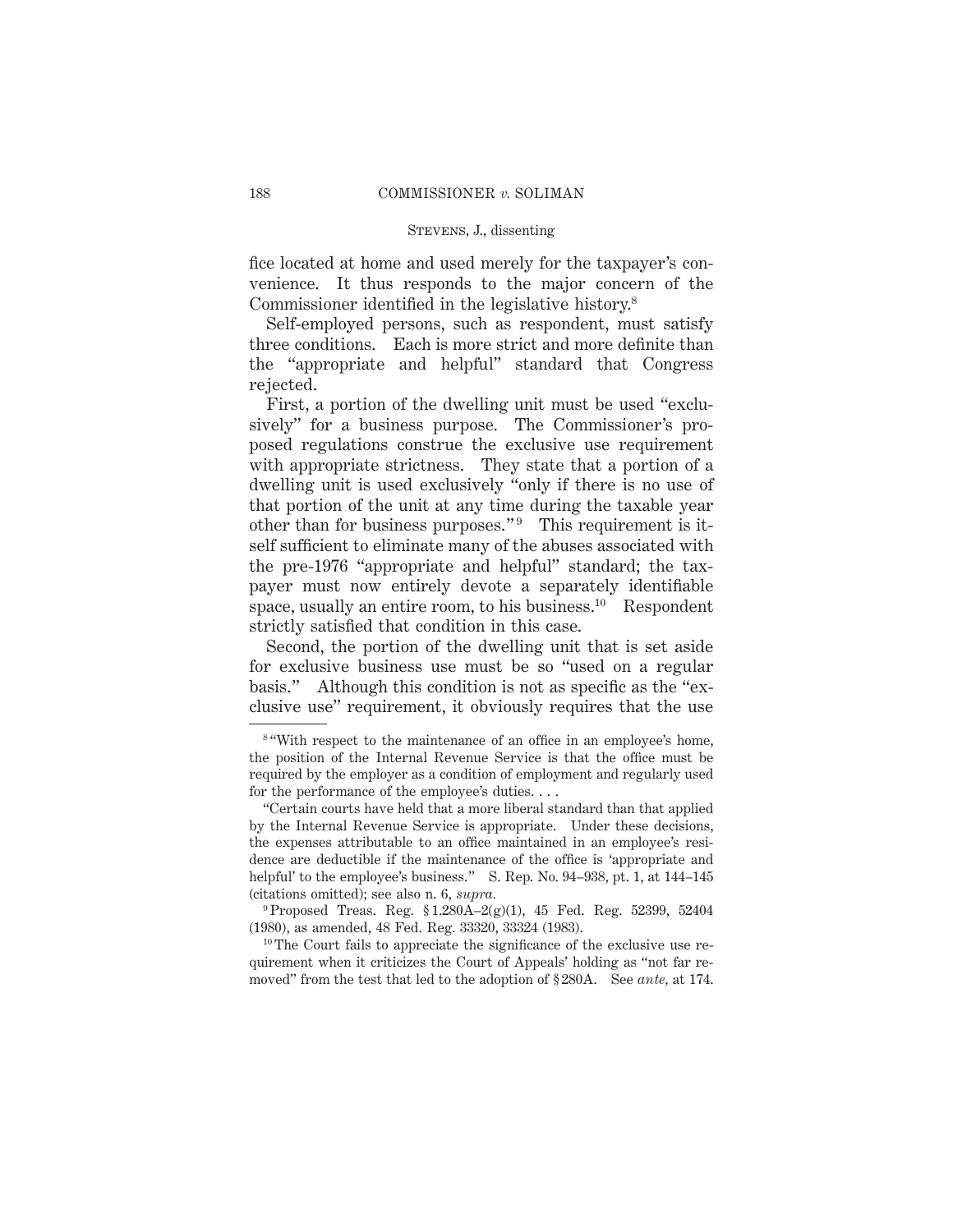be substantial. In this case respondent spent two or three hours a day in his office communicating with surgeons, patients, insurance companies, and hospitals; doing his bookkeeping; handling his correspondence; and preparing himself for his professional assignments at other locations. He received business calls on his office answering machine and, of course, his business mail was addressed to that office. Again, because these uses occurred on a regular basis, it is undisputed that respondent has satisfied this requirement.

Third, the use of the space must be as a "place of business" satisfying one of three alternative requirements. It must be used as:

"(A) the principal place of business for any trade or business of the taxpayer[,]

"(B) as a place of business which is used by patients, clients, or customers in meeting or dealing with the taxpayer in the normal course of his trade or business, *or* "(C) in the case of a separate structure which is not attached to the dwelling unit, in connection with the taxpayer's trade or business." 26 U.S.C.  $\S 280A(c)(1)$ (emphasis added).

Subsection (C) is obviously irrelevant in this case, as is subsection (B). The office itself is not a separate structure, and respondent does not meet his patients there. Each of the three alternatives, however, has individual significance, and it is clear that subsection (A) was included to describe places where the taxpayer does *not* normally meet with patients, clients, or customers. Nevertheless, the Court suggests that Soliman's *failure* to meet patients in his home office supports its holding.11 It does not. By injecting a requirement of subsection (B) into subsection (A) the Court renders the

<sup>11</sup> See *ante,* at 176: "That Congress allowed the deduction where those visits occur in the normal course even when some other location is the principal place of business indicates their importance in determining the nature and functions of any enterprise."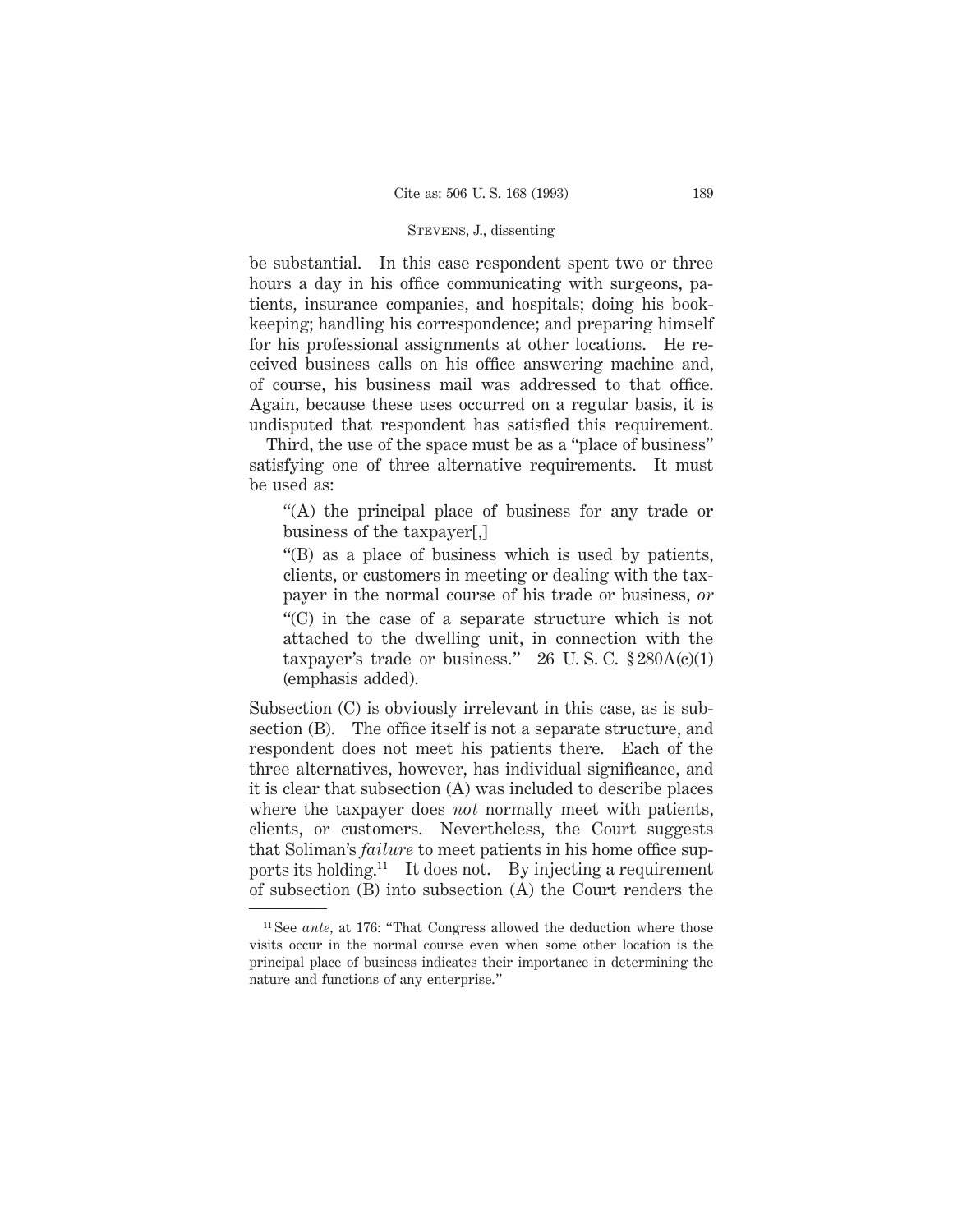latter alternative entirely superfluous. Moreover, it sets the three subsections on unequal footing: Subsection (A) will rarely apply unless it includes subsection (B); subsection (B) is preeminent; and the logic of the Court's analysis would allow a future court to discover that, under subsection (C), a separate structure is not truly "separate" (as a principal place of business is not truly "principal") unless it is *also* the site of meetings with patients or clients.

The meaning of "principal place of business" may not be absolutely clear, but it is absolutely clear that a taxpayer may deduct costs associated with his home office if it is his principal place of business *or* if it is a place of business used by patients in the normal course of his business *or* if it is located in a separate structure used in connection with his business. A home office could, of course, satisfy all three requirements, but to suggest that it need always satisfy subsection (B), or even that whether it satisfies (B) has anything to do with whether it satisfies (A), encourages the misapplication of a relatively simple provision of the Revenue Code.

By conflating subsections (A) and (B) the Court makes the same mistake the Courts of Appeals refused to make when they rejected the Tax Court's "focal point" test, which proved both unworkable and unfaithful to the statute.12 In this case the Tax Court itself rejected that test because it "merges the 'principal place of business' exception with the 'meeting clients' exception . . . from section 280A." 94 T. C. 20, 25 (1990). The Court today steps blithely into territory in which several Courts of Appeals and the Tax Court, whose experience in these matters is much greater than ours, have

<sup>12</sup> See *Meiers* v. *Commissioner,* 782 F. 2d 75 (CA7 1986), rev'g 53 TCM 2475 (1984), ¶ 84,607 P–H Memo TC; *Weissman* v. *Commissioner,* 751 F. 2d 512 (CA2 1984); *Drucker* v. *Commissioner,* 715 F. 2d 67 (CA2 1983), rev'g 79 T. C. 605 (1982); see also Note, Home Office Deductions: Deserving Taxpayers Finally Get a Break, 45 Tax Law. 247, 251–254 (1991); Sommer, I. R. C. Section 280A: The Status of the Home Office Deduction—A Call to Congress to Get the House in Order, 16 So. Ill. U. L. J. 501, 519–522 (1992).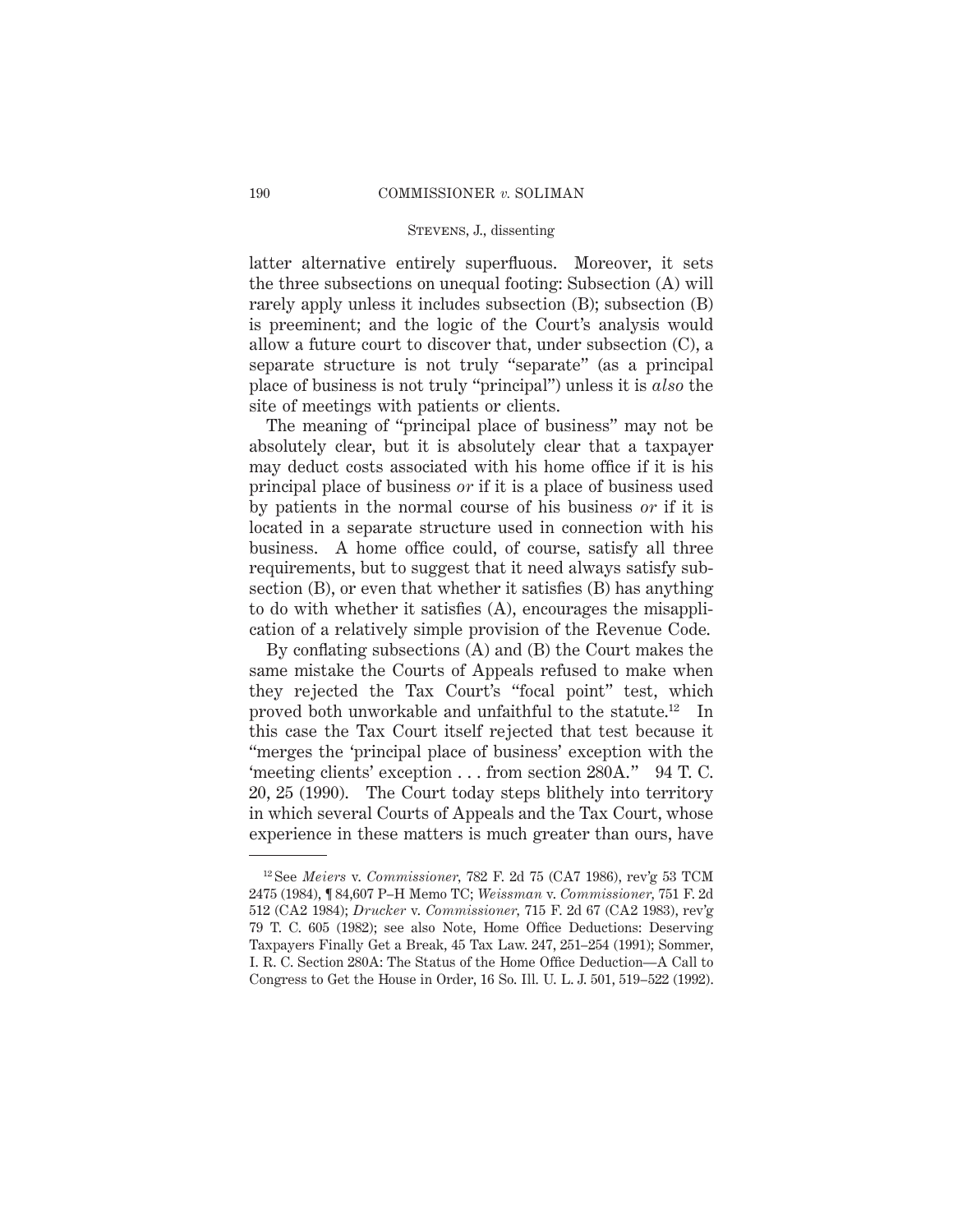learned not to tread; in so doing it reads into the statute a limitation Congress never meant to impose.

The principal office of a self-employed person's business would seem to me to be the most typical example of a "principal place of business." It is, indeed, the precise example used in the Commissioner's proposed regulations of deductible home offices for taxpayers like respondent, who have no office space at the "focal point" of their work.13 Moreover, it is a mistake to focus attention entirely on the adjective "principal" and to overlook the significance of the term "place of business." When the term "principal place of business" is used in other statutes that establish the jurisdiction or venue in which a corporate defendant may be sued, it commonly identifies the headquarters of the business.<sup>14</sup> The only place where a business is managed is fairly described as its "principal" place of business.15

The Court suggests that Congress would have used the term " 'principal office' " if it had intended to describe a home office like respondent's. *Ante,* at 174. It is probable, however, that Congress did not select the narrower term because it did not want to exclude some business uses of dwelling units that should qualify for the deduction even though they

<sup>15</sup> Among the definitions of the word "principal" is "chief" or "most influential." Webster's Third New International Dictionary (1966).

<sup>&</sup>lt;sup>13</sup> The proposed regulations stated that "if an outside salesperson has no office space except at home and spends a substantial amount of time on paperwork at home, the office in the home may qualify as the salesperson's principal place of business." 45 Fed. Reg. 52403 (1980), 48 Fed. Reg. 33324 (1983).

<sup>14</sup> For example, in *Texas* v. *New Jersey,* 379 U. S. 674, 680 (1965), we used the terms "main office" and "principal place of business" interchangeably. I recognize that there is disagreement over the proper interpretation of the term in  $28$  U.S.C.  $\S 1332(c)(1)$ , with some courts regarding the home office as the principal place of business and others regarding it as the place where the principal operations of the corporation are conducted. Under either view, however, the relevant place is one where the corporation owns or rents the premises; it is not a place owned by a third party for whom corporate representatives perform services.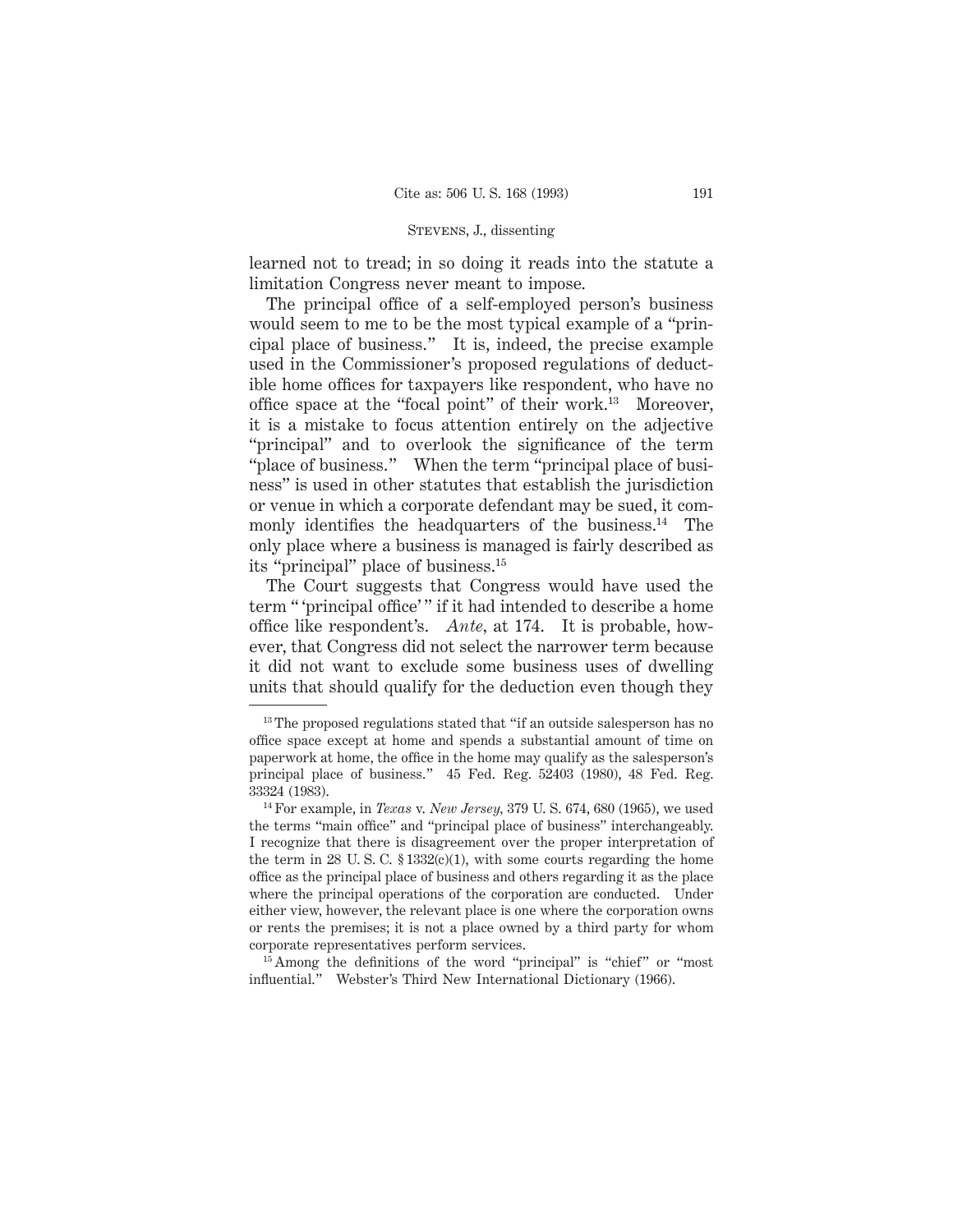are not offices. Because some examples that do not constitute offices come readily to mind—an artist's studio, or a cabinetmaker's basement—it is easy to understand why Congress did not limit this category that narrowly.

The test applied by the Tax Court, and adopted by the Court of Appeals, is both true to the statute and practically incapable of abuse. In addition to the requirements of exclusive and regular use, those courts would require that the taxpayer's home office be essential to his business and be the only office space available to him. 935 F. 2d 52, 54 (CA4 1991); 94 T. C., at 29. Respondent's home office is the only place where he can perform the administrative functions essential to his business. Because he is not employed by the hospitals where he works, and because none of those hospitals offers him an office, respondent must pay all the costs necessary for him to have any office at all. In my judgment, a principal place of business is a place maintained *by* or (in the rare case) *for* the business. As I would construe the statute in this context, respondent's office is not just the "principal" place of his trade or business; it is the *only* place of *his* trade or business.16

Nothing in the history of this statute provides an acceptable explanation for disallowing a deduction for the expense of maintaining an office that is used exclusively for business purposes, that is regularly so used, and that is the only place available to the taxpayer for the management of his business. A self-employed person's efficient use of his or her resources should be encouraged by sound tax policy. When it is clear that no risk of the kind of abuse that led to the enactment of § 280A is present, and when the taxpayer has satisfied a reasonable, even a strict, construction of each of the condi-

<sup>&</sup>lt;sup>16</sup> If his tax form asked for the address of his principal place of business, respondent would certainly have given his office address (he did, of course, give that address as his business address on the relevant tax forms). It borders on the absurd to suggest that he should have identified a place over which he has no control or dominion as *his* place.